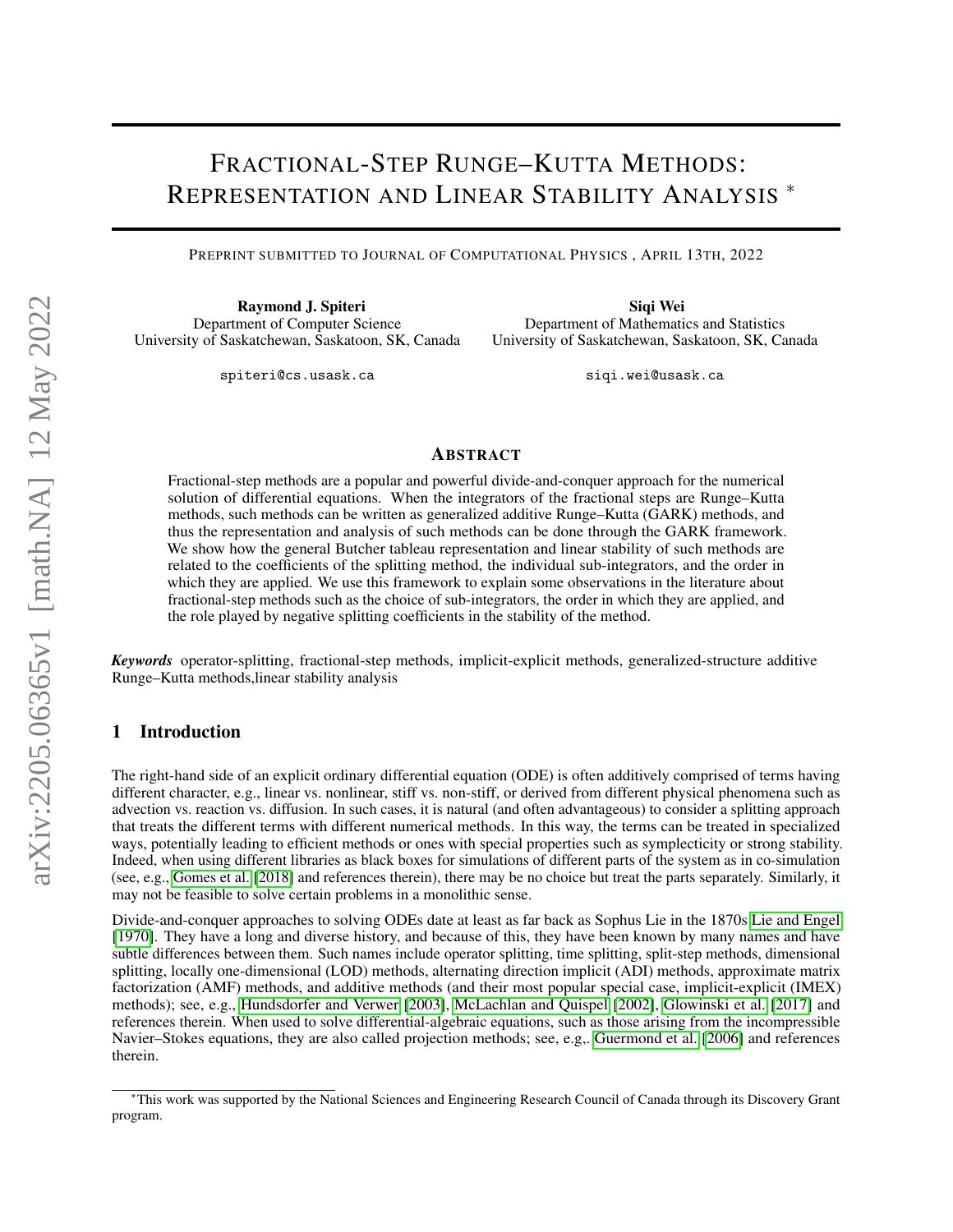Consider the initial-value problem (IVP) for an N-additively split ordinary differential equation

<span id="page-1-1"></span>
$$
\frac{\mathrm{d}\mathbf{y}}{\mathrm{d}t} = \mathcal{F}(t, \mathbf{y}) = \sum_{\ell=1}^{N} \mathcal{F}^{[\ell]}(t, \mathbf{y}), \qquad \mathbf{y}(0) = \mathbf{y}_0.
$$
\n(1)

In this study, we focus on *fractional-step methods*, as termed by Yanenko [Yanenko](#page-18-1) [\[1971\]](#page-18-1), whereby the various terms  $\mathcal{F}^{[\ell]}$  of the right-hand side of the ODE are integrated in turn. The output from a given sub-integration is used as input to the next one. An approximation to the solution  $y(t)$  is eventually produced when all the terms have been appropriately integrated.

Fractional-step methods are based on two fundamental parts: the (operator) splitting method and the sub-integrators. The simplest and most well-known examples of operator-splitting methods for ODEs include the Lie–Trotter [Trotter](#page-18-2) [\[1958\]](#page-18-2) or Godunov [Godunov](#page-18-3) [\[1959\]](#page-18-3) splitting method and the Strang–Marchuk splitting method [Strang](#page-18-4) [\[1968\]](#page-18-4), [Marchuk](#page-18-5) [\[1971\]](#page-18-5). These are low-order methods (first and second order, respectively). Symmetrized methods, whereby one splitting method is applied in tandem with its adjoint, are a popular approach for achieving higher-order splitting methods; the Strang–Marchuk splitting method can be derived from the Lie–Trotter/Godunov method in this fashion [McLachlan](#page-17-3) [and Quispel](#page-17-3) [\[2002\]](#page-17-3). The sub-integrators can range anywhere from an exact sub-flow to a standard numerical method such as linear multistep or Runge–Kutta. The classical order of the overall fractional-step method is then generally the minimum of the order of the splitting method and all the sub-integrators. The class of multi-rate methods uses sub-stepping, perhaps in an adaptive fashion using a separate integrator library like SUNDIALS or MATLAB's ode15s, to perform the sub-integrations to within a specified error tolerance [Ropp et al.](#page-18-6) [\[2004\]](#page-18-6).

When Runge–Kutta methods are used as the sub-integrators for each fractional step, the result is a fractional step Runge–Kutta (FSRK) method that can be cast in the framework of a generalized-structure additive Runge–Kutta (GARK) method. Such representations have appeared to various degrees of generality, e.g., [Christlieb et al.](#page-18-7) [\[2015\]](#page-18-7), [González-Pinto et al.](#page-18-8) [\[2022\]](#page-18-8). Here, we show how to systematically construct the Butcher tableau representation of a general FSRK method, i.e., one having an arbitrary Runge–Kutta method as sub-integrator at each of s splitting stages and N operators.

Linear stability is an important property of a numerical method. It is generally an important indicator in the design and performance of a numerical method in practice. In this paper, we use the Butcher tableau representation of GARK methods to study the linear stability of FSRK methods, give an interpretation of the stability function in terms of the splitting method coefficients and the individual Runge–Kutta methods, and show how the linear stability theory presented to explain common observations in previously published studies on the stability behavior of fractional-step methods.

Before proceeding further, it should be noted that it is widely accepted that no single numerical method is a silver bullet that will outperform all other methods on all problems. Fractional-step methods are no exception. Well-known issues with the use of splitting methods in general include the specification of boundary conditions [Hundsdorfer and Verwer](#page-17-2) [\[2003\]](#page-17-2) as well as convergence to spurious steady states [Speth et al.](#page-18-9) [\[2013\]](#page-18-9), [Glowinski et al.](#page-17-4) [\[2017\]](#page-17-4). A significant body of literature exists to address these and other issues surrounding the implementation of operator-splitting methods in practice, but a full discussion is beyond the scope of this study.

The remainder of the paper is organized as follows. The necessary definitions and theoretical background on operatorsplitting, GARK, and FSRK methods are given in section [2.](#page-1-0) The main theoretical results on the Butcher tableau representation and linear stability of FSRK methods appear in section [3.](#page-4-0) Some examples on the use of these theoretical results are provided in section [4.](#page-10-0) The examples illustrate how observations in the literature can be explained in the general framework set out in this paper. Conclusions follow in section [5.](#page-17-5)

## <span id="page-1-0"></span>2 Background

In this section, we present some necessary background to construct FSRK methods, including the definition of operatorsplitting methods, additive Runge–Kutta (ARK) methods as introduced in [Cooper and Sayfy](#page-19-0) [\[1980\]](#page-19-0), and their evolution to GARK methods presented in [Sandu and Günther](#page-19-1) [\[2015\]](#page-19-1).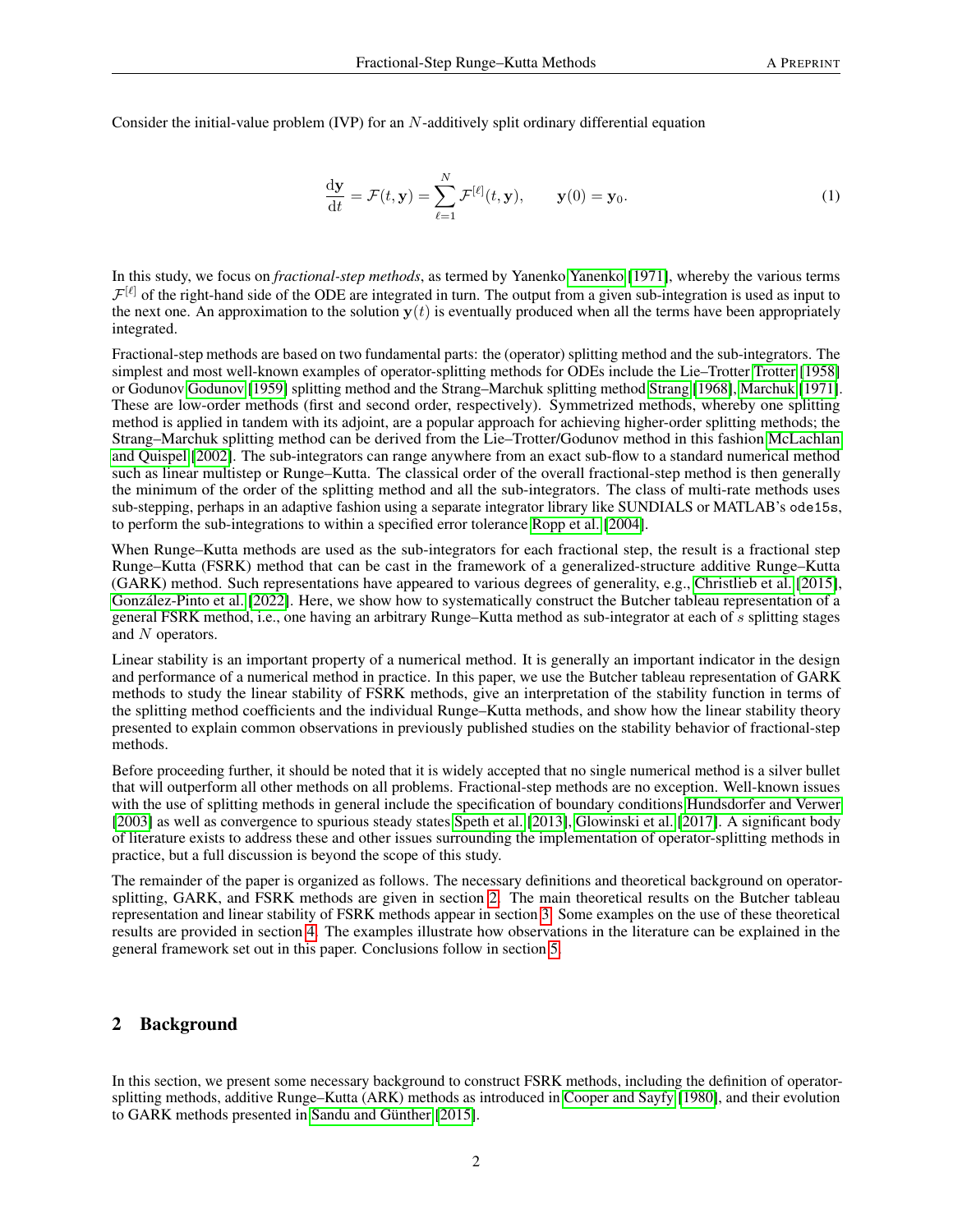#### 2.1 Operator-splitting methods

We begin by presenting operator-splitting methods as discussed in [Hairer et al.](#page-19-2) [\[2006\]](#page-19-2). Let  $\varphi_{\Delta i}^{[\ell]}$  $\Delta t$  be the flow of the subsystem  $\frac{dy^{[\ell]}}{dt}$  $\frac{\mathbf{y}^{[l]}}{\mathrm{d}t} = \mathcal{F}^{[\ell]}(t, \mathbf{y}^{[\ell]})$  for  $\ell = 1, 2, ..., N$ . Compositions of  $\varphi_{\Delta t}^{[\ell]}$  $\Delta_t^{[\ell]}$  for  $\ell = 1, 2 \ldots, N$ , such as

<span id="page-2-1"></span>
$$
\Phi_{\Delta t} := \varphi_{\Delta t}^{[N]} \circ \varphi_{\Delta t}^{[N-1]} \circ \cdots \circ \varphi_{\Delta t}^{[1]},
$$
\n(2a)

<span id="page-2-0"></span>
$$
\Phi_{\Delta t}^* := \varphi_{\Delta t}^{[1]} \circ \varphi_{\Delta t}^{[2]} \circ \cdots \circ \varphi_{\Delta t}^{[N]} \tag{2b}
$$

are two numerical methods to solve eq. [\(1\)](#page-1-1). The two methods eq. [\(2a\)](#page-2-0) and [\(2b\)](#page-2-1) are adjoints of each other and are both first-order accurate. In particular, eq. [\(2a\)](#page-2-0) is known as the Lie–Trotter (or Godunov) splitting method, although the same name could apply to [\(2b\)](#page-2-1) by a re-numbering of the operators. The second-order Strang–Marchuk splitting method can be viewed a composition of the Lie–Trotter method and its adjoint with halved step sizes and can be written as

$$
\Psi_{\Delta t}^{S} = \Phi_{\Delta t/2}^{*} \circ \Phi_{\Delta t/2}
$$
\n
$$
= \varphi_{\Delta t/2}^{[1]} \circ \varphi_{\Delta t/2}^{[2]} \circ \cdots \circ \varphi_{\Delta t/2}^{[N-1]} \circ \varphi_{\Delta t}^{[N]} \circ \varphi_{\Delta t/2}^{[N-1]} \circ \cdots \circ \varphi_{\Delta t/2}^{[1]}.
$$

**Remark 1.** We note that the term  $\varphi_{\Delta t}^{[N]}$  $\Delta t$  arises from the group property of exact flows. This term is often approximated directly. However, it is possible to approximate the two occurrences  $\varphi_{\Lambda t}^{[N]}$  $\Delta t/2$  separately, leading to a *different numerical method (with different accuracy and stability properties)*.

The general form of the operator-splitting method considered in this paper is expressed as follows. Let  $\alpha$  =  $\{\boldsymbol{\alpha}_1,\boldsymbol{\alpha}_2,\ldots,\boldsymbol{\alpha}_s\}$ , where  $\boldsymbol{\alpha}_k = \{\alpha_k^{[1]}$  $\left[ \begin{smallmatrix} 1\ k \end{smallmatrix} \right], \alpha_k^{[2]}$  $\alpha_k^{[2]}, \ldots, \alpha_k^{[N]}$  ${k \choose k}, k = 1, 2, \ldots, s$ , be the coefficients of the splitting method. An s-stage operator-splitting method that solves [\(1\)](#page-1-1) can be written as

<span id="page-2-2"></span>
$$
\Psi_{\Delta t} := \prod_{k=1}^{s} \Phi_{\alpha_k \Delta t}^{\{k\}} = \Phi_{\alpha_s \Delta t}^{\{s\}} \circ \Phi_{\alpha_{s-1} \Delta t}^{\{s-1\}} \circ \cdots \circ \Phi_{\alpha_1 \Delta t}^{\{1\}},
$$
\n(3)

where  $\Phi_{\alpha_k}^{\{k\}}$  $\{\begin{matrix} k\ \alpha_k \Delta t \end{matrix} := \varphi_{\alpha_\cdot^{[N]}}^{[N]}$  $\alpha_k^{[N]}\Delta t\stackrel{\bigcirc}{\sim}\phi_{\alpha_k^{[N-1]}}^{[N-1]}$  $\frac{[N-1]}{\alpha_k^{[N-1]}\Delta t}\circ\cdots\circ\varphi^{[1]}_{\alpha_k^{[1]}}$  $\alpha_k^{[1]}\Delta t$ . The operator-splitting method eq. [\(3\)](#page-2-2) can be viewed as a general additive method but where only specific coupling between the operators is allowed (see below). Hence, the accuracy and stability properties can be expected to be inferior to additive methods. Additive methods, however, are not applicable for co-simulations where the simulations of subsystems must be treated as black boxes and data between subsystems can only be exchanged after a subsystem is integrated. Hence, the study of operator-splitting methods of the form eq. [\(3\)](#page-2-2) have a broad range of application despite their rather specific nature.

## 2.2 RK and ARK methods

**Definition 2.1.** (Runge–Kutta method) Let  $b_i$  and  $a_{ij}, i, j = 1, 2, \ldots, \tilde{s}$ , be real numbers, and let  $c_i = \sum_{i=1}^{s}$  $\sum_{j=1} a_{ij}$ . One step of an  $\tilde{s}$ -stage Runge–Kutta method is given by

<span id="page-2-3"></span>
$$
\mathbf{y}_{n+1} = \mathbf{y}_n + \Delta t \sum_{i=1}^{\tilde{s}} b_i \mathcal{F}(t_n + c_i \Delta t, \mathbf{Y}_i), \tag{4a}
$$

$$
\mathbf{Y}_{i} = \mathbf{y}_{n} + \Delta t \sum_{j=1}^{\tilde{s}} a_{ij} \mathcal{F}(t_{n} + c_{j} \Delta t, \mathbf{Y}_{j}), \ \ i = 1, 2, \dots, \tilde{s}.
$$
 (4b)

The coefficients  $b_i, c_i$ , and  $a_{ij}, i, j = 1, 2, \ldots, \tilde{s}$ , of a Runge–Kutta method can be represented as the Butcher tableau

$$
\begin{array}{c|cccc}\nc_1 & a_{11} & a_{12} & \dots & a_{1\bar{s}} \\
c_2 & a_{21} & a_{22} & \dots & a_{2\bar{s}} \\
\vdots & \vdots & \vdots & \vdots & \vdots \\
c_{\bar{s}} & a_{\bar{s}1} & a_{\bar{s}2} & \dots & a_{\bar{s}\bar{s}} \\
\hline\nb_1 & b_2 & \dots & b_{\bar{s}}\n\end{array} = \n\begin{array}{c|cc}\n\mathbf{A} \\
\mathbf{b}\n\end{array}
$$

For notational simplicity, we denote the quadrature weights of the Butcher tableau by b rather than  $\mathbf{b}^T$ .

When different  $\tilde{s}$ -stage Runge–Kutta integrators are applied to each operator  $\mathcal{F}^{[\ell]}$  of eq. [\(1\)](#page-1-1), the numerical method is called an additive Runge–Kutta method [Cooper and Sayfy](#page-19-0) [\[1980\]](#page-19-0), [Kennedy and Carpenter](#page-19-3) [\[2003\]](#page-19-3).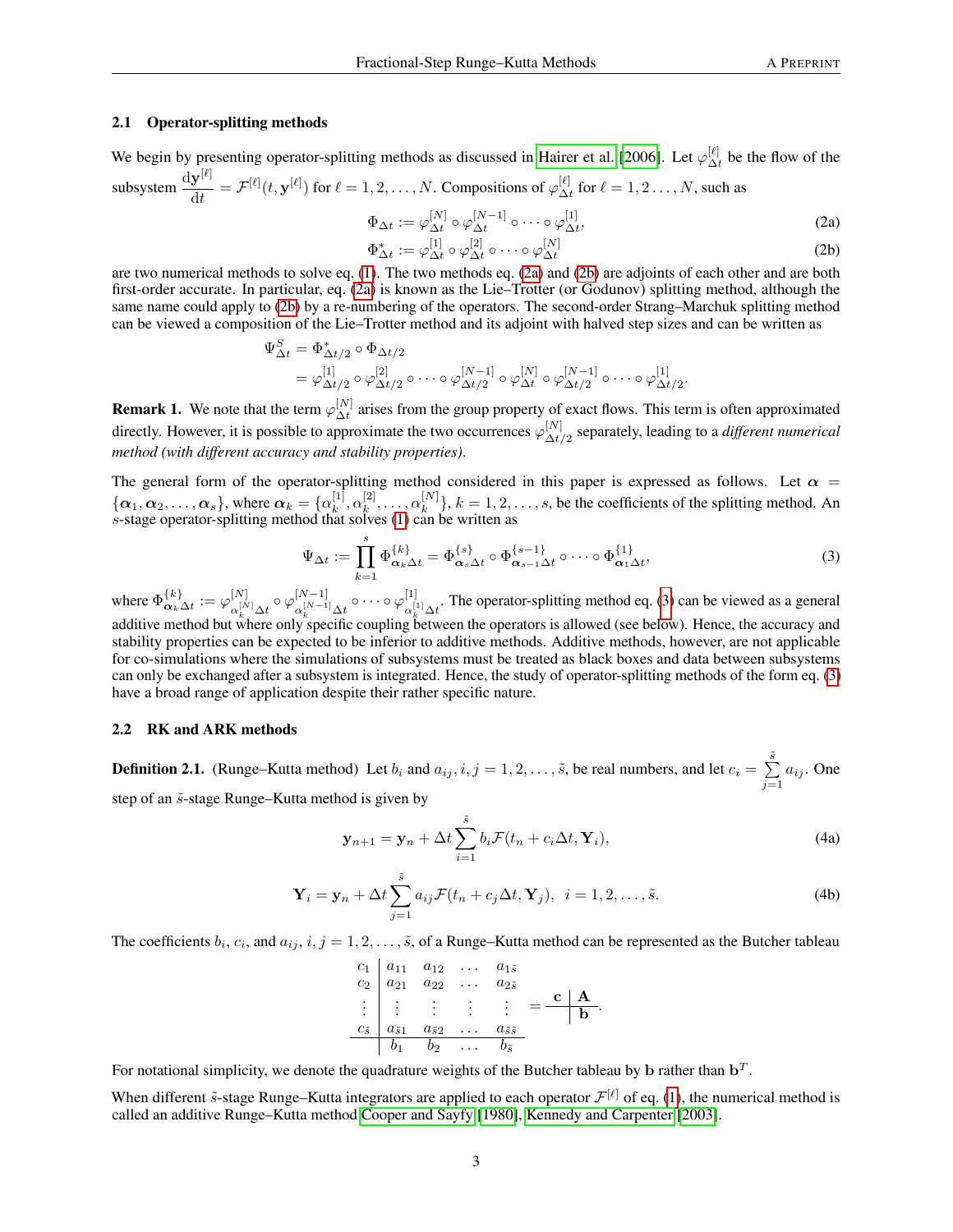**Definition 2.2** (Additive Runge–Kutta method). Let  $b_i^{[\ell]}, a_{ij}^{[\ell]}, i, j = 1, 2, \ldots, \tilde{s}, \ell = 1, 2, \ldots, N$ , be real numbers, and let  $c_j^{[\ell]} = \sum_{i=1}^{\tilde{s}}$  $i=1$  $a_{ij}^{[\ell]}$ . One step of an  $\tilde{s}$ -stage ARK method is given by

$$
\mathbf{y}_{n+1} = \mathbf{y}_n + \Delta t \sum_{\ell=1}^N \sum_{i=1}^{\tilde{s}} b_i^{[\ell]} \mathcal{F}^{[\ell]}(t_n + c_i^{[\ell]} \Delta t, \mathbf{Y}_i),
$$

$$
\mathbf{Y}_i = \mathbf{y}_n + \Delta t \sum_{\ell=1}^N \sum_{j=1}^{\tilde{s}} a_{ij}^{[\ell]} \mathcal{F}^{[\ell]}(t_n + c_j^{[\ell]} \Delta t, \mathbf{Y}_j), \quad i = 1, 2, \dots, \tilde{s},
$$

where  $b_i^{[\ell]}, c_j^{[\ell]}$ , and  $a_{ij}^{[\ell]}$  are the coefficients of the method applied to operator  $\mathcal{F}^{[\ell]}$ .

The Butcher tableau for ARK methods can be written as [Sandu and Günther](#page-19-1) [\[2015\]](#page-19-1)

<span id="page-3-3"></span>c [1] c [2] · · · c [N] A[1] A[2] · · · A[N] b [1] b [2] · · · b [N] , (6)

where  $\mathbf{A}^{[\ell]}$ ,  $\mathbf{b}^{[\ell]}$ ,  $\mathbf{c}^{[\ell]}$ ,  $\ell = 1, 2, ..., N$ , are the coefficients of the Runge–Kutta method associated with operator  $\ell$ .

## 2.3 GARK methods

In [Sandu and Günther](#page-19-1) [\[2015\]](#page-19-1), ARK methods were expanded to the family of generalized additive Runge–Kutta (GARK) methods, which are defined as follows:

**Definition 2.3** (GARK method). Let  $b_j^{[\ell]}$  and  $a_{ij}^{[\ell',\ell]}, i = 1, 2, \ldots, \tilde{s}^{[\ell']}$ ,  $j = 1, 2, \ldots, \tilde{s}^{[\ell]}$ ,  $\ell' = 1, 2, \ldots, N'$ ,  $\ell =$  $1, 2, \ldots, N$ , be real numbers, and let  $c_i^{[\ell', \ell]} = \sum_{i=1}^{|\xi| \ell}$  $j=1$  $a_{ij}^{[\ell',\ell]}$ . One step of a GARK method with an N-way additive splitting of the right-hand side of [\(1\)](#page-1-1) with  $N'$  stages reads

<span id="page-3-0"></span>
$$
\mathbf{y}_{n+1} = \mathbf{y}_n + \Delta t \sum_{\ell=1}^N \sum_{i=1}^{\tilde{s}^{[\ell]}} b_i^{[\ell]} \mathcal{F}^{[\ell]}(t_n + c_i^{[\ell, \ell]} \Delta t, \mathbf{Y}_i^{[\ell]}), \tag{7a}
$$

<span id="page-3-2"></span>
$$
\mathbf{Y}_{i}^{[\ell]} = \mathbf{y}_{n} + \Delta t \sum_{\ell'=1}^{N'} \sum_{j=1}^{\tilde{s}^{[\ell]}} a_{ij}^{[\ell,\ell']} \mathcal{F}^{[\ell']} (t_{n} + c_{j}^{[\ell,\ell']} \Delta t, \mathbf{Y}_{j}^{[\ell']}). \tag{7b}
$$

The corresponding generalized Butcher tableau is

$$
\begin{array}{ccccccccc}\n\mathbf{c}^{[1,1]} & \mathbf{c}^{[1,2]} & \cdots & \mathbf{c}^{[1,N]} & \mathbf{A}^{[1,1]} & \mathbf{A}^{[1,2]} & \cdots & \mathbf{A}^{[1,N]} \\
\mathbf{c}^{[2,1]} & \mathbf{c}^{[2,2]} & \cdots & \mathbf{c}^{[2,N]} & \mathbf{A}^{[2,1]} & \mathbf{A}^{[2,2]} & \cdots & \mathbf{A}^{[2,N]} \\
\vdots & \vdots & \ddots & \vdots & \vdots & \ddots & \vdots \\
\mathbf{c}^{[N',1]} & \mathbf{c}^{[N',2]} & \cdots & \mathbf{c}^{[N',N]} & \mathbf{A}^{[N',1]} & \mathbf{A}^{[N',2]} & \cdots & \mathbf{A}^{[N',N]} \\
\hline\n\mathbf{b}^{[1]} & \mathbf{b}^{[2]} & \cdots & \mathbf{b}^{[N]}\n\end{array}
$$
\n(8)

Remark 2. GARK methods generalize the structure of ARK methods in the sense that different operators of the right-hand side of eq. [\(1\)](#page-1-1) can be integrated by Runge–Kutta methods with different numbers of stages. The diagonal matrix  $A^{[\ell,\ell]}$  corresponds to the Runge–Kutta method used to integrate operator  $\ell$ . The off-diagonal matrices  $A^{[\ell',\ell]}$ ,  $\ell' \neq \ell$ , represent the coupling between operators within a stage.

Definition 2.4 (internal consistency of GARK methods). A GARK method eq. [\(7\)](#page-3-0) is called internally consistent [Sandu](#page-19-1) [and Günther](#page-19-1) [\[2015\]](#page-19-1) if

<span id="page-3-1"></span>
$$
\sum_{j=1}^{\tilde{s}^{[1]}} a_{ij}^{[\ell',1]} = \dots = \sum_{j=1}^{\tilde{s}^{[N]}} a_{ij}^{[\ell',N]} = c_i^{[\ell',\ell']}, \ \ i = 1, 2, \dots, \tilde{s}^{[\ell']}, \ \ell' = 1, 2, \dots, N'. \tag{9}
$$

Remark 3. The internal consistency condition eq. [\(9\)](#page-3-1) ensures that all intermediate stages are computed at the same internal times. If a method is internally consistent, the matrix  $[c^{[i,j]}], i = 1, 2, \ldots, N', j = 1, 2, \ldots, N$  in eq. [\(8\)](#page-3-2) can be represented as a single column  $[\mathbf{c}^{[1,1]}, \mathbf{c}^{[2,2]}, \dots, \mathbf{c}^{[N',N]}]^T$ .

As described in [Sandu and Günther](#page-19-1) [\[2015\]](#page-19-1), any GARK method can be written as an ARK method (and vice versa) so that the Butcher tableaux for GARK methods [\(8\)](#page-3-2) can be seen as having the same structure as Butcher tableaux for ARK methods [\(6\)](#page-3-3).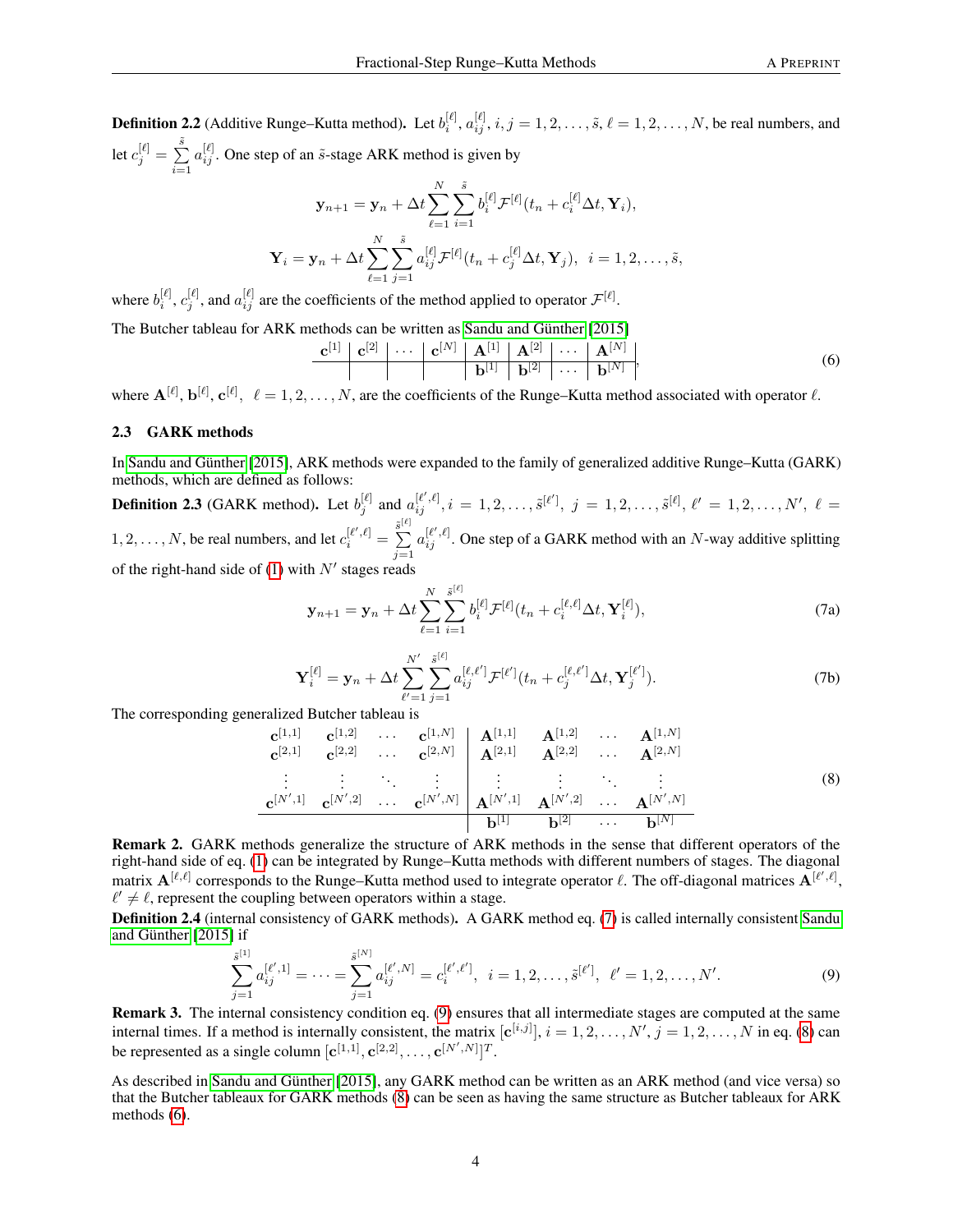#### 2.4 FSRK methods

When solving [\(1\)](#page-1-1), one can use operator-splitting methods combined with suitable Runge–Kutta methods to integrate each operator. We call this an FSRK method as defined below.

<span id="page-4-2"></span>Definition 2.5 (FSRK methods). Consider [\(1\)](#page-1-1), and assume that we advance the time integration by choosing a combination of an s-stage OS method and Runge–Kutta time-stepping methods. Let  $\{\alpha_k^{[\ell]} \}$  $\{e_i\}_{k=1,2,...,N}^{l=1,2,...,N}$  be the coefficients

of the OS method. Let  $\frac{\tilde{\mathbf{c}}_k^{[\ell]} \mid \tilde{\mathbf{A}}_k^{[\ell]}}{\tilde{\mathbf{c}}_k^{[\ell]}}$  $\frac{\mathbf{h}_k}{\tilde{\mathbf{b}}^{[\ell]}_k}$ k be the Butcher tableau of the  $\tilde{s}_k^{[\ell]}$  $k^{[l]}$ -stage Runge–Kutta method applied to operator l at OS stage k.

Then, one step of an FSRK methods reads

<span id="page-4-4"></span>
$$
\mathbf{y}_{n+1} = \mathbf{y}_n + \Delta t \sum_{k=1}^{s} \sum_{\ell=1}^{N} \sum_{i=1}^{\tilde{s}_{k}^{[\ell]}} b_{k,i}^{[\ell]} \mathcal{F}^{[\ell]}(t_n + c_{k,i}^{[\ell]} \Delta t, \mathbf{Y}_{k,i}^{[\ell]}),
$$
(10a)

$$
\mathbf{Y}_{k,i}^{[\ell]} = \mathbf{y}_n + \Delta t \sum_{k=1}^{s} \sum_{\ell'=1}^{N} \sum_{j=1}^{\tilde{s}_{k}^{[\ell']} } a_{k,ij}^{[\ell,\ell']} \mathcal{F}^{[\ell']} (t_n + c_{k,j}^{[\ell']} \Delta t, \mathbf{Y}_{k,j}^{[\ell']}) ,
$$
(10b)

where  $a_{k,ij}^{[\ell,\ell']}$  =  $\sqrt{ }$  $\int$  $\overline{a}$ 0, if  $\ell < \ell'$ ,  $\alpha_k^{[\ell']}$  $\left[\begin{matrix} \ell' \\ k \end{matrix}\right]$   $\tilde{a}_{k,ij}^{[\ell']}$ , if  $\ell = \ell'$ ,  $\alpha_k^{[\ell']}$  $\left[\begin{matrix} \ell' \\ k \end{matrix}\right]$  $\tilde{b}_{k,j}^{[\ell']}$ , if  $\ell > \ell'$ ,  $b_{k,i}^{[\ell]} = \alpha_k^{[\ell]}$  $\tilde{b}_{k,i}^{[\ell]}$ , and  $c_{k,i}^{[\ell]} = \sum_{i=1}^{k-1}$  $j=1$  $\alpha_j^{[\ell]} + \alpha_k^{[\ell]}$  ${}^{[\ell]}_{k} \tilde{c}^{[\ell]}_{k,i}.$ 

## <span id="page-4-0"></span>3 Main results

In this section, we solve [\(1\)](#page-1-1) using the operator-splitting method [\(3\)](#page-2-2) where each subsystem  $\frac{dy^{[\ell]}}{dt}$  $\frac{\mathbf{y}^{(t)}}{\mathrm{d}t} = \mathcal{F}^{[\ell]}(t, \mathbf{y}^{[\ell]}) \text{ is}$ integrated using a Runge–Kutta method [\(4\)](#page-2-3). Because a Runge–Kutta method is applied to a subsystem that is usually solved over a fraction,  $\alpha_k^{[\ell]}$  $k_1^{[k]}$ , of  $\Delta t$ , this results in an FSRK method. We show that the FSRK can be regarded as a GARK method, present the Butcher tableau associated with it, and analyze its stability.

<span id="page-4-1"></span>We first construct the Butcher tableau of an FSRK method in theorem [3.1.](#page-4-1)

Theorem 3.1. Consider solving [\(1\)](#page-1-1) with an FSRK method described in definition [2.5.](#page-4-2) We can construct an extended Butcher tableau with the same structure as [\(6\)](#page-3-3) that incorporates the coefficients of the Runge–Kutta integrators scaled by the coefficients of the OS method. The extended Butcher tableau is of the form

<span id="page-4-3"></span>c [1] c [2] . . . c [N] A[1] A[2] . . . A[N] b [1] b [2] . . . b [N] . (11)

Let  $\mathbb{S}^\ell_k = \sum^\ell$  $i=1$  $\tilde{s}_k^{[i]}$  $\mathbf{R}^{[i]}$  and  $\mathbb{S} = \sum_{k=1}^{s}$  $k=1$  $\mathbb{S}_k^N = \sum^s$  $k=1$  $\sum_{i=1}^{N}$  $_{\ell=1}$  ${\tilde s}^{[\ell]}_k$  $\mathbf{k}^{[\ell]}$ . Each matrix  $\mathbf{A}^{[\ell]}$  is a block lower-triangular matrix of size  $\mathbb{S} \times \mathbb{S}$ . Diagonal block k of  $\mathbf{A}^{[\ell]}$  is denoted by  $\mathbf{A}_k^{[\ell]}$  $\mathbf{k}^{[\ell]}$  and is of size  $\mathbb{S}_k^N \times \mathbb{S}_k^N$ . Each row vector  $\mathbf{b}^{[\ell]}$  is a block vector of size  $\mathbb{S} \times 1$ . Block k of  $\mathbf{b}^{[\ell]}$  is denoted by  $\mathbf{b}_k^{[\ell]}$  $\mathcal{E}_{k}^{[\ell]}$ . Let 1 denote a column vector of ones. The entries of eq. [\(11\)](#page-4-3) can be written as:

$$
\mathbf{A}^{[\ell]} = \begin{bmatrix} \mathbf{A}^{[\ell]}_1 & \mathbf{A}^{[\ell]}_2 & & & \\ \mathbf{1}\mathbf{b}^{[\ell]}_1 & \mathbf{A}^{[\ell]}_2 & \ddots & & \\ \vdots & \mathbf{1}\mathbf{b}^{[\ell]}_2 & \ddots & & \\ \mathbf{1}\mathbf{b}^{[\ell]}_1 & \mathbf{1}\mathbf{b}^{[\ell]}_2 & \cdots & \mathbf{1}\mathbf{b}^{[\ell]}_{s-1} & \mathbf{A}^{[\ell]}_s \end{bmatrix}, \\ \mathbf{b}^{[\ell]} = \begin{bmatrix} \mathbf{b}^{[\ell]}_1 & \mathbf{b}^{[\ell]}_2 & \cdots & \mathbf{b}^{[\ell]}_s \end{bmatrix}, \\ \mathbf{c}^{[\ell]} = \begin{bmatrix} \mathbf{c}^{[\ell]}_1, \mathbf{c}^{[\ell]}_2, \ldots, \mathbf{c}^{[\ell]}_s \end{bmatrix}^T,
$$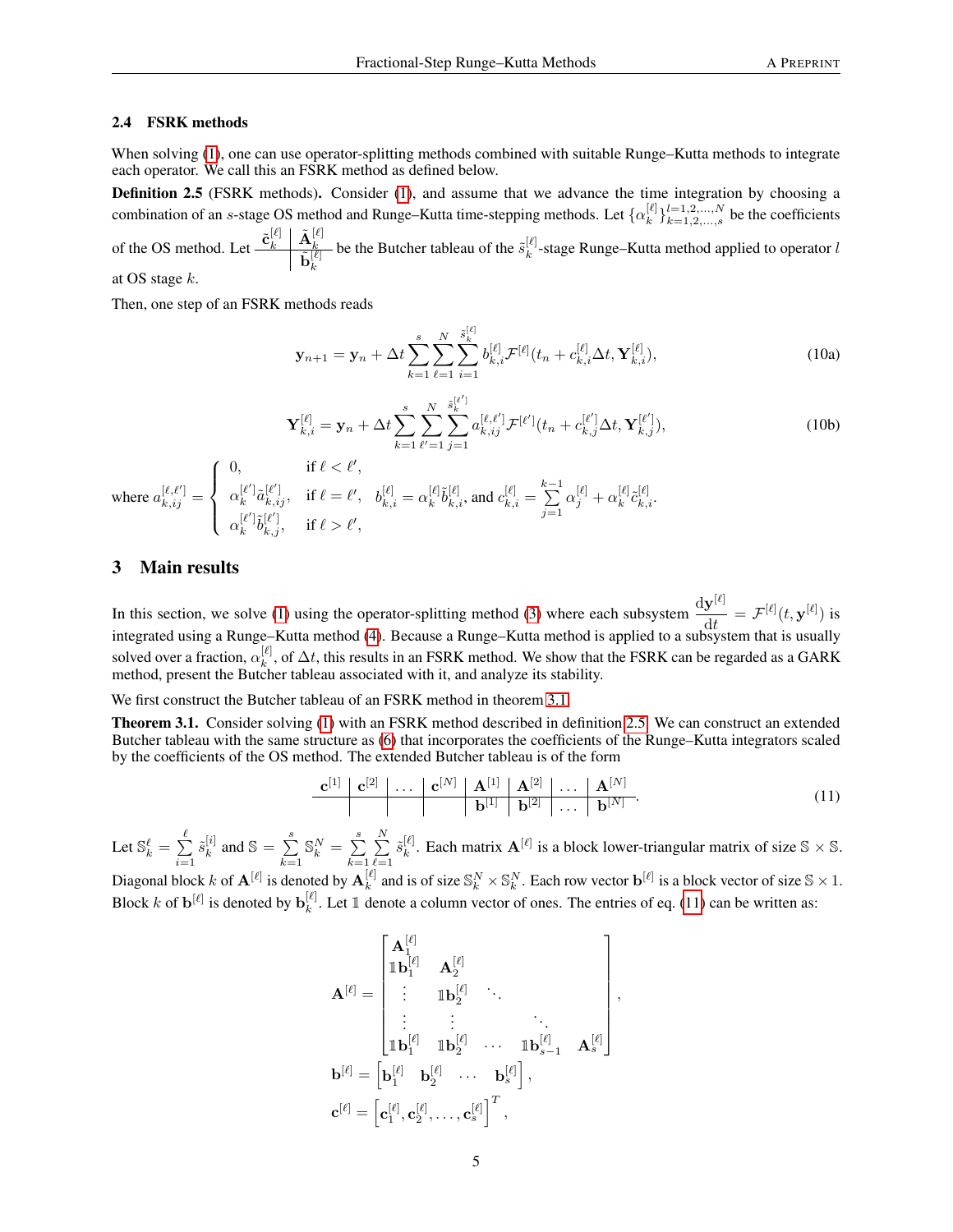where

$$
\mathbf{A}_k^{[\ell]} = \begin{bmatrix} \mathbf{0}_{\mathbb{S}_k^{\ell-1} \times \mathbb{S}_k^{\ell-1}} & \mathbf{0}_{\mathbb{S}_k^{\ell-1} \times \tilde{s}_k^{[\ell]}} & \mathbf{0}_{\mathbb{S}_k^{\ell-1} \times (\mathbb{S}_k^N - \mathbb{S}_k^{\ell})} \\ \mathbf{0}_{\tilde{s}_k^{[\ell]} \times \mathbb{S}_k^{\ell-1}} & \alpha_k^{[\ell]} \tilde{\mathbf{A}}_k^{[\ell]} & \mathbf{0}_{\tilde{s}_k^{[\ell]} \times (\mathbb{S}_k^N - \mathbb{S}_k^{\ell})} \\ \mathbf{0}_{(\mathbb{S}_k^N - \mathbb{S}_k^{\ell}) \times \mathbb{S}_k^{\ell-1}} & \alpha_k^{[\ell]} \mathbbm{1} \tilde{\mathbf{b}}_k^{[\ell]} & \mathbf{0}_{(\mathbb{S}_k^N - \mathbb{S}_k^{\ell}) \times (\mathbb{S}_k^N - \mathbb{S}_k^{\ell})} \end{bmatrix},
$$

$$
\mathbf{b}_k^{[\ell]} = \begin{bmatrix} \mathbf{0}_{1 \times \mathbb{S}_k^{\ell-1}} & \alpha_k^{[\ell]} \tilde{\mathbf{b}}_k^{[\ell]} & \mathbf{0}_{1 \times (\mathbb{S}_k^N - \mathbb{S}_k^{\ell}) \times (\mathbb{S}_k^N - \mathbb{S}_k^{\ell})} \\ (\sum_{i=1}^{k-1} \alpha_i^{[\ell]}) \mathbbm{1}_{\mathbb{S}_k^{[\ell]}} + \alpha_k^{[\ell]} \tilde{\mathbf{c}}_k^{[\ell]} \end{bmatrix}.
$$

$$
\mathbf{c}_k^{[\ell]} = \begin{bmatrix} \sum_{i=1}^{k} \alpha_i^{[\ell]} \mathbb{1}_{\mathbb{S}_k^{[\ell]}} + \alpha_k^{[\ell]} \tilde{\mathbf{c}}_k^{[\ell]} \\ (\sum_{i=1}^{k} \alpha_i^{[\ell]}) \mathbbm{1}_{\mathbb{S}_k^N - \mathbb{S}_k^{\ell}} \end{bmatrix}.
$$

*Proof.* When using the FSRK method, we integrate the N operators over s operator-splitting stages. Therefore, each matrix  $\mathbf{A}^{[\ell]}$  is an  $s \times s$  block matrix with diagonal blocks  $\mathbf{A}_k^{[\ell]}$  $\mathbf{k}^{[\ell]}$  of size  $\mathbb{S}_k^N$ . Based on the definition of the one-step FSRK method, each block  $\mathbf{A}_k^{[\ell]}$  $\mathcal{L}_{k}^{[\ell]}$  is an  $N \times N$  block matrix with the zeros everywhere except on and below diagonal block  $\ell$ . Equation [\(10b\)](#page-2-1) implies that diagonal block  $\ell$  is of the form  $\alpha_k^{[\ell]}$   $\tilde{\mathbf{A}}_k^{[\ell]}$  $\kappa^{[\ell]}$ , and the entries below diagonal block  $\ell$  is of the form  $\alpha_k^{[\ell]} \tilde{\bf b}_k^{[\ell]}$  $k<sup>[t]</sup>$ . Expressing these matrices explicitly, we have

$$
\mathbf{A}^{[\ell]} = \begin{bmatrix} \mathbf{A}^{[\ell]}_1 & & \\ \mathbf{1} \mathbf{b}^{[\ell]}_1 & \mathbf{A}^{[\ell]}_2 & \\ \mathbf{1} \mathbf{b}^{[\ell]}_1 & \mathbf{1} \mathbf{b}^{[\ell]}_2 & \ddots & \\ \vdots & \vdots & & \ddots & \\ \mathbf{1} \mathbf{b}^{[\ell]}_1 & \mathbf{1} \mathbf{b}^{[\ell]}_2 & \cdots & \cdots & \mathbf{A}^{[\ell]}_s \end{bmatrix},
$$

where

$$
\mathbf{A}_k^{[\ell]} = \begin{bmatrix} \mathbf{0}_{\mathbb{S}_k^{\ell-1} \times \mathbb{S}_k^{\ell-1}} & \mathbf{0}_{\mathbb{S}_k^{\ell-1} \times \bar{s}_k^{[\ell]}} & \mathbf{0}_{\mathbb{S}_k^{\ell-1} \times (\mathbb{S}_k^N - \mathbb{S}_k^{\ell})} \\ \mathbf{0}_{\bar{s}_k^{[\ell]} \times \mathbb{S}_k^{\ell-1}} & \alpha_k^{[\ell]} \tilde{\mathbf{A}}_k^{[\ell]} & \mathbf{0}_{\bar{s}_k^{[\ell]} \times (\mathbb{S}_k^N - \mathbb{S}_k^{\ell})} \\ \mathbf{0}_{(\mathbb{S}_k^N - \mathbb{S}_k^{\ell}) \times \mathbb{S}_k^{\ell-1}} & \alpha_k^{[\ell]} \mathbbm{1} \tilde{\mathbf{b}}_k^{[\ell]} & \mathbf{0}_{(\mathbb{S}_k^N - \mathbb{S}_k^{\ell}) \times (\mathbb{S}_k^N - \mathbb{S}_k^{\ell})} \end{bmatrix},
$$

$$
\mathbf{b}_k^{[\ell]} = \begin{bmatrix} \mathbf{0}_{1 \times \mathbb{S}_k^{\ell-1}} & \alpha_k^{[\ell]} \tilde{\mathbf{b}}_k^{[\ell]} & \mathbf{0}_{1 \times (\mathbb{S}_k^N - \mathbb{S}_k^{\ell})} \end{bmatrix}.
$$

Equation [\(10a\)](#page-2-0) implies that

$$
\begin{aligned} \mathbf{b}^{[\ell]} &= \left[\mathbf{b}_1^{[\ell]} \quad \mathbf{b}_2^{[\ell]} \quad \cdots \quad \mathbf{b}_s^{[\ell]}\right], \\ \mathbf{c}^{[\ell]} &= \left[\mathbf{c}_1^{[\ell]}, \mathbf{c}_2^{[\ell]}, \ldots, \mathbf{c}_s^{[\ell]}\right]^T, \end{aligned}
$$

where

$$
\mathbf{b}_k^{[\ell]} = \begin{bmatrix} \mathbf{0}_{1 \times \mathbb{S}_k^{\ell-1}} & \alpha_k^{[\ell]} \tilde{\mathbf{b}}_k^{[\ell]} & \mathbf{0}_{1 \times (\mathbb{S}_k^N - \mathbb{S}_k^\ell)^\centerdot} \end{bmatrix},
$$
\n
$$
\mathbf{c}_k^{[\ell]} = \begin{bmatrix} \sum\limits_{i=1}^{k-1} \alpha_i^{[\ell]} \mathbf{1}_{\mathbb{S}_k^{\ell-1}} & \\ \left(\sum\limits_{i=1}^{k-1} \alpha_i^{[\ell]} \mathbf{1}_{\mathbb{S}_k^{[\ell]}} + \alpha_k^{[\ell]} \tilde{\mathbf{c}}_k^{[\ell]} \right. & \\ \left. \sum\limits_{i=1}^{k} \alpha_i^{[\ell]} \mathbf{1}_{\mathbb{S}_k^N - \mathbb{S}_k^\ell} \right. & \end{bmatrix}.
$$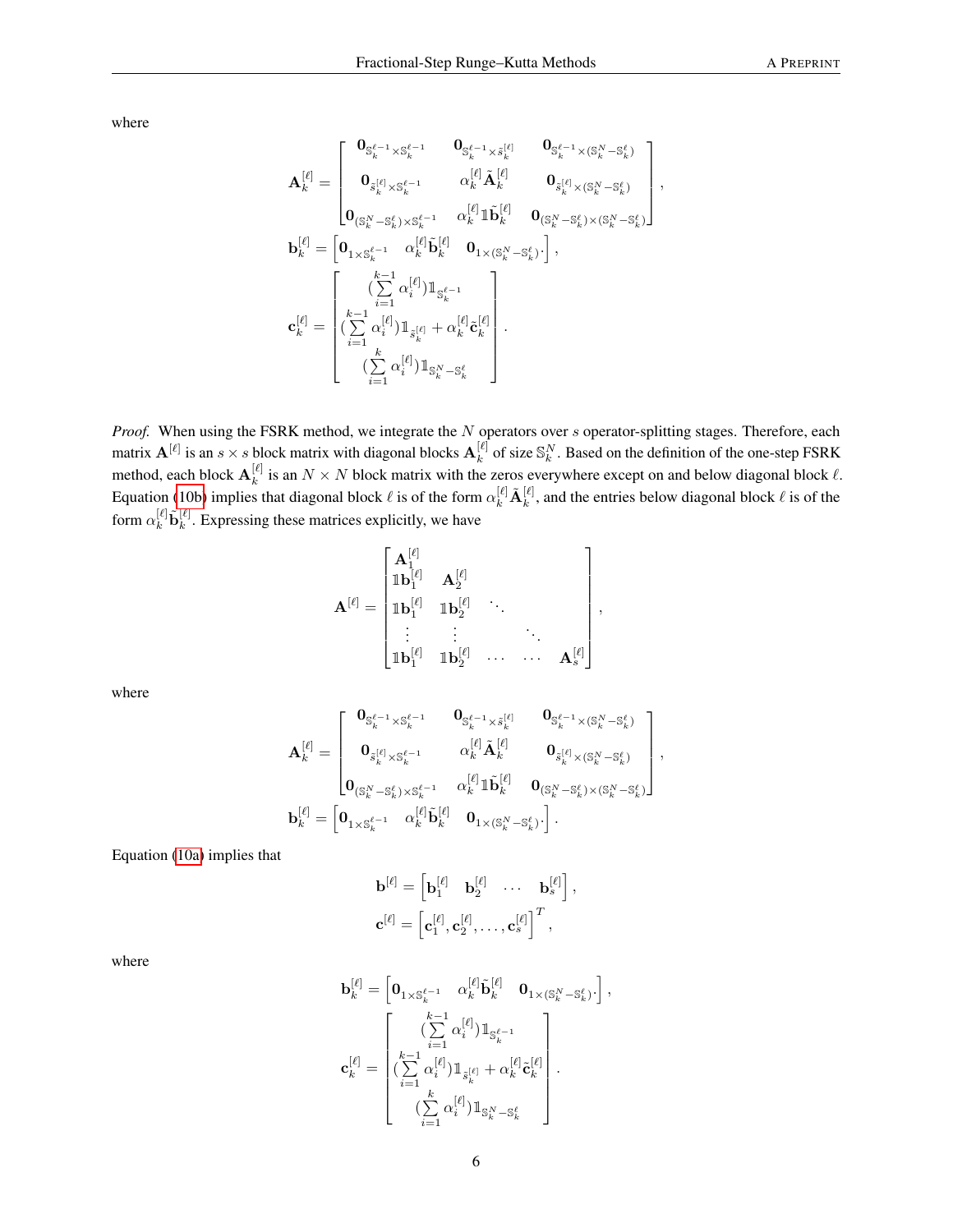Combining all the coefficients together, block  $\ell$  is written as



 $\Box$ 

**Remark 4.** An example of the extended Butcher tableau is given in eq. [\(13\)](#page-7-0). Essentially, in each block  $A_k^{[\ell]}$  $k^{\lbrack t]}$ , the zeros are padding for operators other than operator  $\ell$  that is being integrated. A more compact form of the Butcher tableau that removes the zero padding and combines the  $A^{[\ell]}$  to reveal the block lower-triangular structure is given in eq. [\(14\)](#page-7-1). The diagonal blocks of the compact tableau have the same structure as eq. [\(8\)](#page-3-2). Each diagonal block of eq. [\(14\)](#page-7-1) is a block lower-triangular matrix that shows the specific structured coupling between the operators of an FSRK method. As expected, the coupling between operators is more restrictive than a general GARK method. We note that many published FSRK methods are not internally consistent. Even if after each stage all the operators have the same abscissae, internal consistency may fail at the stages of the Runge–Kutta sub-integrators.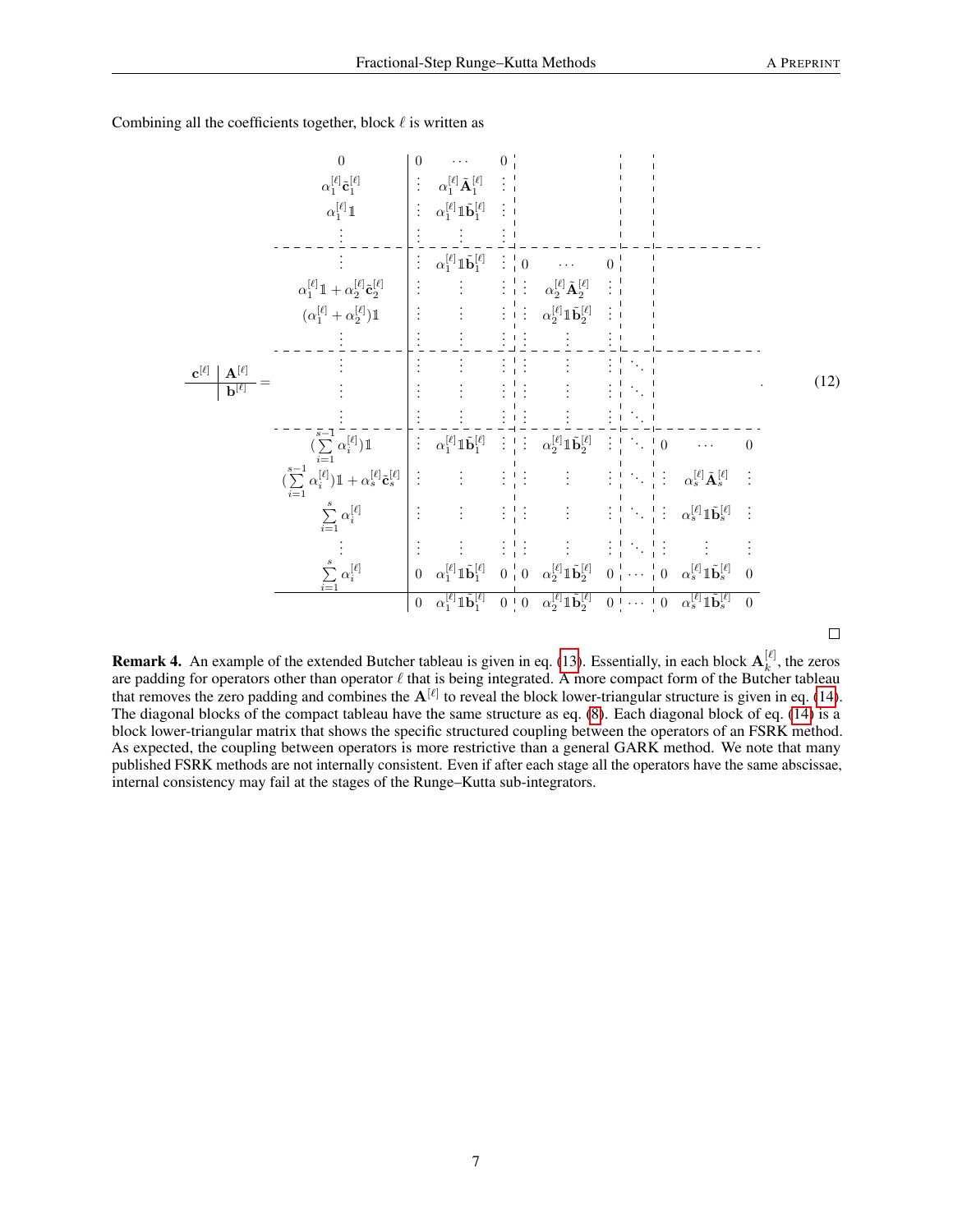<span id="page-7-0"></span>

| ${\bf A}^{[1]}$                                                                                                                                                                                                                                                                                                                                                                                                                                                                                                                                                                                                                                                                                                                                                                                     | ${\bf A}^{[2]}$                                                                                                                                                                                                                                                                                                                                                                                                                                                                                                                               |                             | ${\bf A}^{[N]}$                                                                                                                                                                                                                                                                                                                                                                                                                                               |
|-----------------------------------------------------------------------------------------------------------------------------------------------------------------------------------------------------------------------------------------------------------------------------------------------------------------------------------------------------------------------------------------------------------------------------------------------------------------------------------------------------------------------------------------------------------------------------------------------------------------------------------------------------------------------------------------------------------------------------------------------------------------------------------------------------|-----------------------------------------------------------------------------------------------------------------------------------------------------------------------------------------------------------------------------------------------------------------------------------------------------------------------------------------------------------------------------------------------------------------------------------------------------------------------------------------------------------------------------------------------|-----------------------------|---------------------------------------------------------------------------------------------------------------------------------------------------------------------------------------------------------------------------------------------------------------------------------------------------------------------------------------------------------------------------------------------------------------------------------------------------------------|
| $\frac{\alpha_1^{[1]}\tilde{\textbf{A}}_1^{[1]}}{\alpha_1^{[1]}\mathbf{1}\tilde{\textbf{b}}_1^{[1]}}$<br>$0 \t 0 \t 1$<br>$0\quad 0$                                                                                                                                                                                                                                                                                                                                                                                                                                                                                                                                                                                                                                                                | $\overline{0}$<br>0 <sub>1</sub><br>$\Omega$<br>$\alpha^{[2]}_{1} \tilde{\mathbf{A}}^{[2]}_{1}$ $\alpha^{[2]}_{1} 1 \tilde{\mathbf{b}}^{[2]}_{1}$<br>$\overline{0}$<br>0 <sub>1</sub><br>$\boldsymbol{0}$<br>$\boldsymbol{0}$                                                                                                                                                                                                                                                                                                                 | .                           | $0\quad 0$<br>$\bf{0}$<br>$\hspace{0.1cm} 0$<br>$\boldsymbol{0}$                                                                                                                                                                                                                                                                                                                                                                                              |
| $\alpha_1^{[1]}\mathbf{1}\bar{\mathbf{b}}_1^{[1]}$<br>$0 \quad 0 \quad i$<br>$\alpha_2^{\bar{[1]}} \tilde{\mathbf{A}}_2^{\bar{[1]}} \alpha_2^{\bar{[1]}} 1 \tilde{\mathbf{b}}_2^{\bar{[1]}}$<br>$0\quad 0$<br>$\vdots$<br>$0\quad 0$<br>÷,<br>- E                                                                                                                                                                                                                                                                                                                                                                                                                                                                                                                                                   | $\begin{bmatrix} 0 & \alpha_1^{[2]} \mathbbm{1} \tilde{\mathbf{b}}_1^{[2]} \end{bmatrix}$<br>$\boldsymbol{0}$<br>$\blacksquare$<br>$\Omega$<br>$\overline{0}$<br>$\overline{0}$<br>$\alpha_2^{[2]}\tilde{\mathbf{A}}_2^{[2]}$<br>$\alpha_2^{[2]}\mathbbm{1}\tilde{\mathbf{b}}_2^{[2]}$<br>$\,0\,$<br>$\,0\,$<br>$\boldsymbol{0}$<br>$\blacksquare$                                                                                                                                                                                            | .                           | $\frac{\alpha_1^{[N]}\tilde{\mathbf{A}}_1^{[N]}}{\alpha_1^{[\overline{N}]} \mathbbm{1}\,\tilde{\bar{\mathbf{b}}}^{[\overline{N}]}_1}$<br>$0\quad 0\quad$<br>$\boldsymbol{0}$<br>$0 \quad 0$<br>÷<br>$0 \quad 0 \quad \alpha_2^{[N]}\tilde{\mathbf{A}}_2^{[N]}$                                                                                                                                                                                                |
| Ħ<br>$\alpha_s^{[1]}\tilde{\mathbf{A}}_s^{[1]} \\ \alpha_s^{[1]}\mathbb{1}\tilde{\mathbf{b}}_s^{[1]}$<br>$\frac{1}{2}$ . $\frac{1}{2}$<br>$0\quad 0$<br>$0\quad 0$<br>Ť,<br>$\frac{1}{2}$<br>÷<br>$\ddot{\div}$<br>÷<br>- E                                                                                                                                                                                                                                                                                                                                                                                                                                                                                                                                                                         | ŧ.<br>$\overline{0}$<br>$\mathbf{0}$<br>$\begin{array}{c} \alpha_s^{[2]}\tilde{\textbf{A}}^{[2]}_s \\ \alpha_s^{[2]}1\tilde{\textbf{b}}^{[2]}_s \\ \alpha_s^{[2]}1\tilde{\textbf{b}}^{[2]}_s \end{array}$<br>$\boldsymbol{0}$<br>$\boldsymbol{0}$<br>İ<br>$\boldsymbol{0}$<br>$\overline{0}$                                                                                                                                                                                                                                                  | $\cdots$                    | $\begin{array}{cc} 0 & 0 & \alpha_2^{[N]} 1 \tilde{\mathbf{b}}_2^{[N]} \end{array}$<br>$\,0\,$<br>$0 \quad 0$                                                                                                                                                                                                                                                                                                                                                 |
| $\alpha_s^{[1]}\mathbbm{1}\tilde{\mathbf{b}}_s^{[1]}$<br>$0\quad 0\quad$<br>$\frac{\alpha^{[1]}_1 1\tilde{\mathbf{b}}^{[1]}_1}{\alpha^{[1]}_1\tilde{\mathbf{b}}^{[1]}_1}$<br>$\alpha_2^{[1]}1\tilde{\mathbf{b}}_2^{[1]}$<br>$\mathbf{1}$<br>$\boldsymbol{0}$<br>$\boldsymbol{0}$<br>$\mathbf{0}$<br>$\theta$<br>$\alpha_1^{[1]}\tilde{\mathbf{b}}_1^{[1]}$<br>$\alpha_s^{[1]}\tilde{\mathbf{b}}^{[1]}_2$<br>$0\quad 0$<br>$\sim 1$<br>$0 \quad 0$<br>$0 \quad 0$<br>$\sim$ 1                                                                                                                                                                                                                                                                                                                        | $\boldsymbol{0}$<br>$\overline{0}$<br>$\alpha_1^{[2]}1\tilde{\bf b}_1^{[2]}$<br>$\alpha_2^{[2]} {\bf 1} \, \tilde{\bf b}_2^{[2]}$<br>$\overline{0}$<br>$\boldsymbol{0}$<br>$\overline{0}$<br>$\overline{0}$<br>$\begin{array}{cc} 0 & \alpha_s^{[2]} \tilde{\mathbf{b}}_s^{[2]} \end{array}$<br>$\alpha_2^{[2]}\tilde{\mathbf{b}}_2^{[2]}$<br>$\alpha_1^{[2]} \tilde{\mathbf{b}}_1^{[2]}$<br>$\overline{0}$<br>$\boldsymbol{0}$<br>$\mathbf{0}$<br>$\sim 1$<br>$\boldsymbol{0}$<br>$\sim$ 1 $\,$<br>$\overline{0}$                            | $\dots$                     | $\alpha_s^{[N]} \tilde{\textbf{A}}_s^{[N]}$<br>$\alpha_1^{[N]} {\mathbbm{1}} \tilde {\mathbf{b}}_1^{[N]} \quad \  0 \quad 0 \quad \alpha_2^{[N]} {\mathbbm{1}} \tilde {\mathbf{b}}_2^{[N]} \quad \  0 \quad 0$<br>$\overline{0}$<br>$\overline{0}$<br>$\frac{1}{2}$ 0 0 $\alpha_2^{[N]}$ <b>b</b> <sub>2</sub> <sup>[N]</sup> $\frac{1}{2}$ 0 0<br>$\alpha_s^{[N]}$ $\tilde{\mathbf{b}}_s^{[N]}$<br>$\alpha_1^{[N]} \tilde{\mathbf{b}}_1^{[N]}$<br>$0\quad 0$ |
| $\begin{array}{c} \alpha _{1}^{\left[ 1 \right]}\tilde{\mathbf{A}}_{1}^{\left[ 1 \right]} \\ \alpha _{1}^{\left[ 1 \right]}\mathbb{I}\tilde{\mathbf{b}}_{1}^{\left[ 1 \right]} \end{array}$<br>$\boldsymbol{0}$<br>$\overline{0}$<br>$\cdots$<br>$\alpha_1^{[2]}\tilde{\mathbf{A}}_1^{[2]}$<br>$\overline{0}$<br>$\theta$                                                                                                                                                                                                                                                                                                                                                                                                                                                                           |                                                                                                                                                                                                                                                                                                                                                                                                                                                                                                                                               |                             |                                                                                                                                                                                                                                                                                                                                                                                                                                                               |
| $\alpha_1^{[1]}\mathbbm{1}\tilde{\mathbf{b}}_1^{[1]}$<br>$\alpha_1^{[2]} 1 \tilde{\bf b}_1^{[2]}$<br>$\overline{0}$<br>$\alpha_1^{[N]}\tilde{\mathbf{A}}_1^{[N]}$<br>$\alpha_1^{[1]} 1 \tilde{\bf b}_1^{[1]}$<br>$\alpha_1^{[2]} 1 \tilde{\mathbf{b}}_1^{[2]}$<br>$\ldots$<br>$\overset{\phantom{1}}{\alpha_1^{[1]}}\overset{\phantom{1}}{1}\overset{\phantom{1}}{\mathbf{\tilde{b}}_1^{[1]}}\ \phantom{-101\phantom{1}\mathbf{\tilde{b}}_1^{[1]}}$<br>$\overbrace{ \alpha_1^{[N]}\mathbb{1}\tilde{\mathbf{b}}_1^{[N]}}^{\alpha_1^{[N]}\mathbb{1}\tilde{\mathbf{b}}_1^{[N]}}$<br>$\overset{\phantom{1}}{\underset{\alpha_{1}^{[2]}}{\alpha_{1}^{[2]}}1\tilde{\mathbf{b}}_{1}^{[2]}}\ \overset{\phantom{1}}{\underset{\alpha_{1}^{[2]}}{\alpha_{1}^{[2]}}1\tilde{\mathbf{b}}_{1}^{[2]}}$<br>$\cdots$ | $\frac{\alpha_2^{[1]}\tilde{\mathbf{A}}_2^{[1]}}{\alpha_2^{[1]}\mathbb{1}\tilde{\mathbf{b}}_2^{[1]}}$<br>$\overline{0}$<br>$\boldsymbol{0}$<br>.                                                                                                                                                                                                                                                                                                                                                                                              |                             |                                                                                                                                                                                                                                                                                                                                                                                                                                                               |
| $\ldots$<br>$\alpha_1^{[1]} \mathbb{1} \tilde{\mathbf{b}}_1^{[1]}$<br>$\alpha_1^{[2]} 1 \tilde{\mathbf{b}}_1^{[2]}$<br>$\alpha_1^{[N]} \mathbb{1} \tilde{\mathbf{b}}_1^{[N]}$<br>.<br>$\alpha_1^{[2]} 1 \tilde{\bf b}_1^{[2]}$<br>$\alpha_1^{[N]} \mathbb{1} \tilde{\mathbf{b}}_1^{[N]}$<br>$\alpha_1^{[1]} 1 \tilde{\mathbf{b}}_1^{[1]}$<br>$\cdots$                                                                                                                                                                                                                                                                                                                                                                                                                                               | $\alpha_2^{[2]}\tilde{\mathbf{A}}_2^{[2]}$<br>$\theta$<br>$\theta$<br>$\begin{array}{c} \alpha _{2}^{[1]}1\tilde{\mathbf{b}}_{2}^{[1]} \\ \alpha _{2}^{[1]}1\tilde{\mathbf{b}}_{2}^{[1]} \end{array}$<br>$\begin{array}{c} \alpha _{2}^{[2]}1\tilde{\mathbf{b}}_{2}^{[2]} \\ \alpha _{2}^{[2]}1\tilde{\mathbf{b}}_{2}^{[2]} \end{array}$<br>$\mathcal{F}_{\mathcal{A}}$<br>$\boldsymbol{0}$<br>$\alpha_2^{[N]}\tilde{\mathbf{A}}_2^{[N]}$<br>$\ldots$                                                                                         |                             |                                                                                                                                                                                                                                                                                                                                                                                                                                                               |
| $\alpha_1^{[1]} \mathbbm{1} \tilde{\mathbf{b}}_1^{[1]}$<br>$\alpha_1^{[N]}\mathbbm{1}\tilde{\mathbf{b}}_1^{[N]}$<br>$\alpha_1^{[2]}\mathbbm{1}\tilde{\mathbf{b}}_1^{[2]}$<br>$\ldots$<br>$\alpha_1^{[1]} \mathbbm{1} \tilde{\mathbf{b}}_1^{[1]}$<br>$\alpha_1^{[2]} 1 \tilde{\bf b}_1^{[2]}$<br>$\alpha_1^{[N]}1\tilde{\bf b}_1^{[N]}$<br>$\ldots$                                                                                                                                                                                                                                                                                                                                                                                                                                                  | $\alpha_2^{[1]} \mathbb{1}\tilde{\mathbf{b}}_2^{[1]}$<br>$\alpha_2^{[2]}\mathbb{1}\tilde{\mathbf{b}}_2^{[2]}$<br>$\alpha_2^{[N]}\mathbbm{1}\tilde{\mathbf{b}}_2^{[N]}$<br>$\mathcal{L}_{\mathcal{A}}$<br>.<br>$\alpha_2^{[1]}1\tilde{\mathbf{b}}_2^{[1]}$<br>$\alpha_2^{[2]} 1 \tilde{\bf b}_2^{[2]}$<br>$\alpha_2^{[N]}\mathbbm{1}\tilde{\mathbf{b}}_2^{[N]}$<br>$\ldots$                                                                                                                                                                    | $\mathcal{L}_{\mathcal{A}}$ |                                                                                                                                                                                                                                                                                                                                                                                                                                                               |
| $\alpha_1^{[1]} \mathbbm{1} \tilde{\mathbf{b}}_1^{[1]}$<br>$\alpha_1^{[2]} 1 \tilde{\mathbf{b}}_1^{[2]}$<br>$\alpha_1^{[N]} \mathbbm{1} \tilde{\mathbf{b}}_1^{[N]}$<br>$\ddotsc$<br>$\overset{\cdot \cdot \cdot }{\alpha _{1}^{\left[ 1 \right]}\mathbf{1}\tilde{\mathbf{b}}_{1}^{\left[ 1 \right]}}\hspace{0.01cm}\overset{\cdot \cdot \cdot }{\alpha _{1}^{\left[ 1 \right]}\mathbf{1}\tilde{\mathbf{b}}_{1}^{\left[ 1 \right]}}$<br>$\overset{\sim}{\alpha_1^{[2]}}\overset{\sim}{1}\overset{\sim}{\mathbf{\tilde{b}}_1^{[2]}}\ \overset{\sim}{\alpha_1^{[2]}}\overset{\sim}{1}\overset{\sim}{\mathbf{\tilde{b}}_1^{[2]}}$<br>$\alpha_1^{[N]}1\tilde{\mathbf{b}}_1^{[N]}$<br>$\ldots$<br>$\alpha_1^{[N]} \mathbb{1} \tilde{\mathbf{b}}_1^{[N]}$                                                  | $\alpha_2^{[1]} \mathbbm{1} \tilde{\mathbf{b}}_2^{[1]}$<br>$\alpha_2^{[2]}\mathbb{1}\tilde{\mathbf{b}}_2^{[2]}$<br>$\alpha_2^{[N]}\mathbbm{1}\tilde{\mathbf{b}}_2^{[N]}$<br>$\cdots$<br>$\frac{\alpha_2^{[2]}\mathbb{1}\tilde{\mathbf{b}}_2^{[2]}}{\alpha_2^{[2]}\mathbb{1}\tilde{\mathbf{b}}_2^{[2]}}$<br>$\frac{\alpha_2^{[N]}\mathbbm{1}\tilde{\mathbf{b}}_2^{[N]}}{\alpha_2^{[N]}\mathbbm{1}\tilde{\mathbf{b}}_2^{[N]}}$<br>$\frac{\alpha_2^{[1]} 1 \tilde{\mathbf{b}}_2^{[1]}}{\alpha_2^{[1]} 1 \tilde{\mathbf{b}}_2^{[1]}}$<br>$\ldots$ |                             | $\alpha_s^{[1]}\tilde{\textbf{A}}_s^{[1]}$<br>$\boldsymbol{0}$<br>$\overline{0}$<br>$\cdots$<br>$\alpha_s^{[2]}\tilde{\mathbf{A}}_s^{[2]}$<br>$\alpha_s^{[1]} 1 \tilde{\bf b}_s^{[1]}$<br>$\boldsymbol{0}$<br>$\theta$                                                                                                                                                                                                                                        |
| $\cdots$<br>$\alpha_1^{[1]} \mathbb{1} \tilde{\mathbf{b}}_1^{[1]}$<br>$\begin{array}{c} \alpha _{1}^{[2]}1\tilde{\mathbf{b}}_{1}^{[2]} \\ \alpha _{1}^{[2]}1\tilde{\mathbf{b}}_{1}^{[2]} \end{array}$<br>$\begin{array}{c} \boldsymbol{\alpha}_1^{[N]}\mathbbm{1}\tilde{\mathbf{b}}_1^{[N]} \\ \boldsymbol{\alpha}_1^{[N]}\mathbbm{1}\tilde{\mathbf{b}}_1^{[N]} \end{array}$<br>$\cdots$<br>$\alpha_1^{[1]} \mathbb{1} \tilde{\mathbf{b}}_1^{[1]}$<br>$\cdots$                                                                                                                                                                                                                                                                                                                                      | .<br>$\alpha_2^{\left[ 1 \right]} \mathbbm{1} \tilde{\mathbf{b}}_2^{\left[ 1 \right]} \\ \alpha_2^{\left[ 1 \right]} \mathbbm{1} \tilde{\mathbf{b}}_2^{\left[ 1 \right]}$<br>$\begin{array}{c} \alpha _{2}^{[2]}1\tilde{\mathbf{b}}_{2}^{[2]} \\ \alpha _{2}^{[2]}1\tilde{\mathbf{b}}_{2}^{[2]} \end{array}$<br>$\alpha_2^{[N]}\mathbbm{1}\tilde{\mathbf{b}}_2^{[N]}\\ \alpha_2^{[N]}\mathbbm{1}\tilde{\mathbf{b}}_2^{[N]}$<br>$\ldots$<br>$\ldots$                                                                                           |                             | $\begin{array}{c} \alpha_s^{[2]}\mathbbm{1}\tilde{\mathbf{b}}_s^{[2]} \\ \alpha_s^{[2]}\mathbbm{1}\tilde{\mathbf{b}}_s^{[2]} \end{array}$<br>$\alpha_s^{[1]} 1 \tilde{\bf b}_s^{[1]}$<br>$\overline{0}$<br>$\alpha_s^{\tilde{[}1]}\mathbb{1}\tilde{\mathbf{b}}_s^{\tilde{[}1]}$<br>$\alpha_s^{[N]}\tilde{\mathbf{A}}_s^{[N]}$<br>$\cdots$                                                                                                                     |
| $\alpha_1^{[1]}\tilde{\mathbf{b}}_1^{[1]}$<br>$\alpha_1^{[2]}\tilde{\mathbf{b}}_1^{[2]}$<br>$\alpha_1^{[N]}\tilde{\mathbf{b}}_1^{[N]}$<br>$\ldots$                                                                                                                                                                                                                                                                                                                                                                                                                                                                                                                                                                                                                                                  | $\alpha_2^{[1]}\tilde{\mathbf{b}}_2^{[1]}$<br>$\alpha_2^{[2]}\tilde{\mathbf{b}}_2^{[2]}$<br>$\alpha_2^{[N]}\tilde{\mathbf{b}}_2^{[N]}$<br>$\ldots$                                                                                                                                                                                                                                                                                                                                                                                            |                             | $\alpha_s^{[N]}\tilde{\mathbf{b}}_s^{[N]}$<br>$\alpha_s^{[2]} \tilde{\mathbf{b}}_s^{[2]}$<br>$\alpha_s^{[1]} \tilde{\mathbf{b}}_s^{[1]}$<br>$\cdots$                                                                                                                                                                                                                                                                                                          |

(13)

<span id="page-7-1"></span>(14)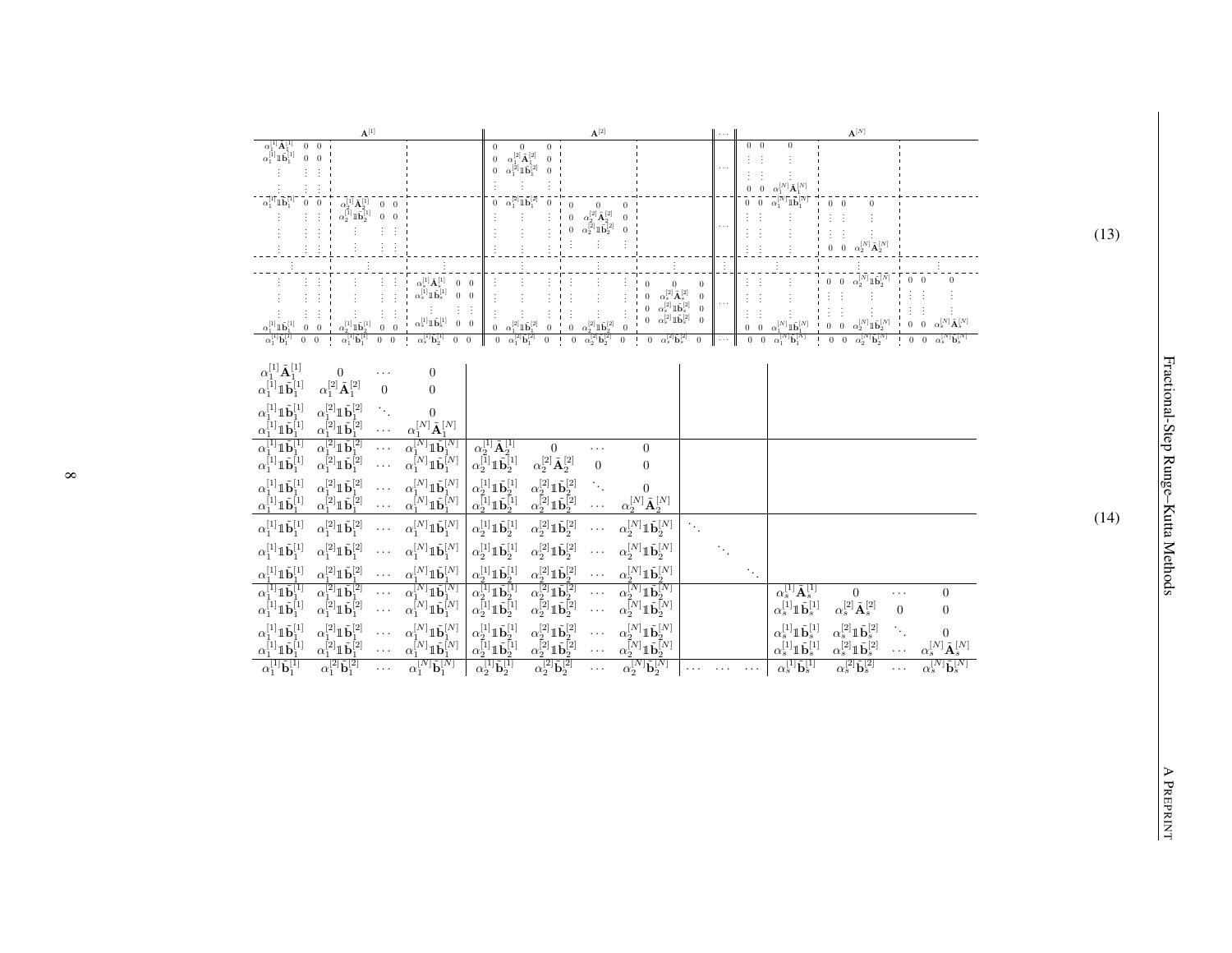Remark 5. Our construction of the extended Butcher tableau uses the OS method eq. [\(3\)](#page-2-2). The rows of the tableaux assume the intermediate variables  $Y_{k,i}^{[\ell]}$  are ordered as they appear in the FSRK method, i.e.,  $Y_{1,1}^{[1]}$  $\mathbf{Y}^{[1]}_{1,1:\tilde{s}^{[1]}_{1}},\ldots,\mathbf{Y}^{[N]}_{1,1:}$  $\prod_{1,1:\tilde{s}_1^{[N]}},\ldots,$  $\mathbf{Y}^{[1]}$  $\mathbf{Y}^{[1]}_{s,1:\tilde{s}^{[1]}_{s},\cdots}, \mathbf{Y}^{[N]}_{s,1:}$  $s,1:\tilde{s}_{s}^{[N]}$ . If an operator-splitting method is constructed by composing eq. [\(2a\)](#page-2-0) and eq. [\(2b\)](#page-2-1) over fractions of  $\Delta t$ , then the intermediate variables  $Y_{k,i}^{[\ell]}$  should be re-ordered in the order they are applied to obtain an extended Butcher tableau in the same structure as presented in theorem [3.1.](#page-4-1) In [González-Pinto et al.](#page-18-8) [\[2022\]](#page-18-8), Butcher tableaux for two special FSRKs are shown. The first one was for the second-order Strang splitting method, and the second one was for the fourth-order Yoshida splitting method. Both examples assume the same Runge–Kutta method is applied to every operator at each stage, and the intermediate variables are ordered as  $Y_{1,1}^{[1]}$  $\mathbf{Y}^{[1]}_{1,1:\tilde{s}^{[1]}_{1}},\ldots,\mathbf{Y}^{[1]}_{s,1}$  $\mathbf{Y}^{[1]}_{s,1:\tilde{s}^{[1]}_s},\ldots,\mathbf{Y}^{[N]}_{1,1s}$  $\mathbf{Y}^{[N]}_{1,1:\widetilde{s}^{[N]}_1}, \ldots, \mathbf{Y}^{[N]}_{s,1:}$  $_{s,1:\tilde{s}_{s}^{[N]}}$ . For example, suppose a 3-additive ODE is solved using the Strang splitting method

<span id="page-8-0"></span>
$$
\varphi_{\Delta t/2}^{[1]}\circ\varphi_{\Delta t/2}^{[2]}\circ\varphi_{\Delta t/2}^{[3]}\circ\varphi_{\Delta t/2}^{[3]}\circ\varphi_{\Delta t/2}^{[2]}\circ\varphi_{\Delta t/2}^{[1]},
$$

where each operator is solved with the same *s*-stage Runge–Kutta method with Butcher tableau  $\frac{c}{b}$ . The compact version of the extended Butcher tableau constructed using theorem [3.1](#page-4-1) is

Y [1] <sup>1</sup>,1:<sup>s</sup> Y [2] <sup>1</sup>,1:<sup>s</sup> Y [3] <sup>1</sup>,1:<sup>s</sup> Y [3] <sup>2</sup>,1:<sup>s</sup> Y [2] <sup>2</sup>,1:<sup>s</sup> Y [1] 1,1:s Y [1] 1,1:s 1 <sup>2</sup>A Y [2] 1,1:s 1 2 1b 1 <sup>2</sup>A Y [3] 1,1:s 1 2 1b 1 2 1b 1 <sup>2</sup>A Y [3] 2,1:s 1 2 1b 1 2 1b 1 2 1b 1 <sup>2</sup>A Y [2] 2,1:s 1 2 1b 1 2 1b 1 2 1b 1 2 1b 1 <sup>2</sup>A Y [1] 2,1:s 1 2 1b 1 2 1b 1 2 1b 1 2 1b 1 2 1b 1 <sup>2</sup>A . (15)

<span id="page-8-1"></span>Each diagonal block of eq. [\(15\)](#page-8-0) has the structure eq. [\(8\)](#page-3-2). The Butcher tableau for the same method presented in [González-Pinto et al.](#page-18-8) [\[2022\]](#page-18-8) is

Y [1] <sup>1</sup>,1:<sup>s</sup> Y [1] <sup>2</sup>,1:<sup>s</sup> Y [2] <sup>1</sup>,1:<sup>s</sup> Y [2] <sup>2</sup>,1:<sup>s</sup> Y [3] <sup>1</sup>,1:<sup>s</sup> Y [3] 2,1:s Y [1] 1,1:s 1 <sup>2</sup>A Y [1] 2,1:s 1 2 1b 1 <sup>2</sup><sup>A</sup> <sup>1</sup> 2 1b 1 2 1b 1 2 1b 1 2 1b Y [2] 1,1:s 1 2 1b 1 <sup>2</sup>A Y [2] 2,1:s 1 2 1b 1 2 1b 1 <sup>2</sup><sup>A</sup> <sup>1</sup> 2 1b 1 2 1b Y [3] 1,1:s 1 2 1b 1 2 1b 1 <sup>2</sup>A Y [3] 2,1:s 1 2 1b 1 2 1b 1 2 1b 1 <sup>2</sup>A . (16)

We note that the entire tableau eq. [\(16\)](#page-8-1) has the structure eq. [\(8\)](#page-3-2). We further note that the tableaux presented in [González-Pinto et al.](#page-18-8) [\[2022\]](#page-18-8) have the same structure as the compact Butcher tableau eq. [\(14\)](#page-7-1) after re-ordering the intermediate variables  $Y_{k,i}^{[\ell]}$ . Note that our format has a few advantages in implementation: it is easier to arrange data row-by-row in the order they appear and solve for  $Y_{k,i}^{[\ell]}$  when using a block lower-triangular matrix.

Because the FSRK method has the structure of a GARK method, we can study its stability in the GARK framework. Theorem [3.2](#page-8-2) presents the main result on the stability function of an FSRK method.

<span id="page-8-2"></span>Theorem 3.2. We apply the FSRK method [\(10\)](#page-4-4) to the linear test equation

<span id="page-8-3"></span>
$$
\frac{\mathrm{d}y}{\mathrm{d}t} = \sum_{\ell=1}^{N} \lambda^{[\ell]} y. \tag{17}
$$

We define  $z^{[\ell]} = \Delta t \lambda^{[\ell]}$  and the stability function of each Runge–Kutta method used to integrate each operator to be  $R_k^{[\ell]}$  $k^{[\ell]}(z^{[\ell]}), \ell = 1, 2, \ldots, N, k = 1, 2, \ldots, s$ . Then the stability function  $R(z^{[1]}, z^{[2]}, \ldots, z^{[N]})$  of the FSRK method is given by

$$
R(z^{[1]}, z^{[2]}, \ldots, z^{[N]}) = \prod_{k=1}^{s} \prod_{\ell=1}^{N} R_k^{[\ell]}(\alpha_k^{[\ell]} z^{[\ell]}).
$$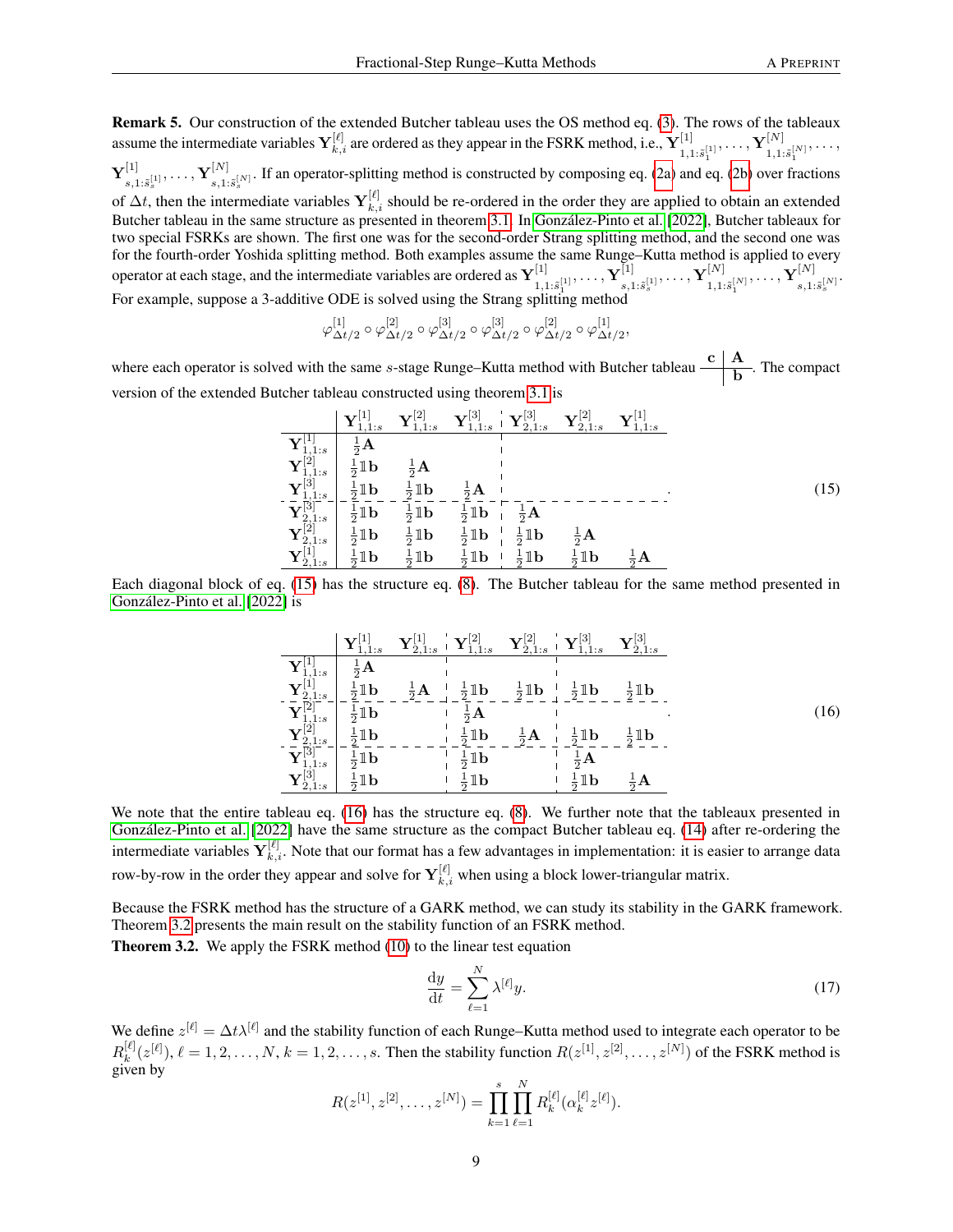That is, *the stability function of the FSRK method applied to eq.* [\(17\)](#page-8-3) *is the product of the stability functions of the individual RK methods with arguments scaled by the OS method coefficients.*

*Proof.* Assume that we apply a Runge–Kutta method to the operator  $\mathcal{F}^{[\ell]}$  at stage k of the FS method. We refer to this Runge–Kutta method as  $\mathrm{RK}_k^{[\ell]}$  with corresponding Butcher tableau

$$
\frac{\tilde{\mathbf{c}}_k^{[\ell]}\quad \tilde{\mathbf{A}}_k^{[\ell]}}{\tilde{\mathbf{b}}_k^{[\ell]}}.
$$

Let  $R_k^{[\ell]}$  $\binom{[\ell]}{k} (z^{[\ell]})$  be the stability function corresponds to RK $_k^{[\ell]}$ .

Let  $y_k^{[\ell]}$  $\frac{[\ell]}{k}$  be the intermediate solution after solving  $\frac{dy^{[\ell]}}{dt}$  $\frac{y^{k}}{\mathrm{d}t} = \lambda^{[\ell]} y^{[\ell]}$  at stage k.

Therefore, after solving  $\frac{dy^{[1]}}{dt}$  $\frac{y^{1}}{dt} = \lambda^{[1]} y^{[1]}$  at stage 1,

$$
y_1^{[1]} = R_1^{[1]}(\alpha_1^{[1]}z^{[1]})y_n,
$$

and after solving  $\frac{dy^{[N]}}{dt}$  $\frac{dy^{N-1}}{dt} = \lambda^{[N]} y^{[N]}$  at stage 1,

$$
y_1^{[N]} = \left(\prod_{\ell=1}^N R_1^{[\ell]}(\alpha_1^{[\ell]} z^{[\ell]})\right) y_n.
$$

By repeating this process over all operators and stages, we can write  $y_{n+1}$  as

$$
y_{n+1} = y_s^{[N]} = \left(\prod_{k=1}^s \prod_{\ell=1}^N R_k^{[\ell]}(\alpha_k^{[\ell]} z^{[\ell]})\right) y_n.
$$

Remark 6. Theorem [3.2](#page-8-2) is a generalization of simpler, lower-order results found in [Hundsdorfer and Verwer](#page-17-2) [\[2003\]](#page-17-2), [Ropp and Shadid](#page-19-4) [\[2005,](#page-19-4) [2009\]](#page-19-5).

Remark 7. The FSRK method [\(10\)](#page-4-4) can be described using the extended Butcher tableau [\(13\)](#page-7-0) which has the structure of an ARK method. Using example 4 in [Sandu and Günther](#page-19-1) [\[2015\]](#page-19-1), the stability function can be written as

$$
R(z^{[1]}, z^{[2]}, \ldots, z^{[N]}) = 1 + \left(\sum_{\ell=1}^N z^{[\ell]} \mathbf{b}^{[\ell]}\right) \cdot \left(\mathbf{I}_{\mathbb{S}\times\mathbb{S}} - \left(\sum_{\ell=1}^N z^{[\ell]} \mathbf{A}^{[\ell]}\right)\right)^{-1} \cdot \mathbb{1}_{\mathbb{S}},
$$

where  $A^{[\ell]}$  and  $b^{[\ell]}$  are as defined in the extended Butcher tableau in theorem [3.1,](#page-4-1) 1 is the vector of ones, and

$$
S = \sum_{k=1}^{s} S_k^N = \sum_{k=1}^{s} \sum_{\ell=1}^{N} \tilde{s}_{k}^{[\ell]}.
$$

Remark 8. If we change the order of the sub-integrators, the stability function of the FSRK method is generally changed, even without changing the Runge–Kutta methods used for each operator, because the coefficients  $\alpha_k^{[\ell]}$  $k^{\left[\ell\right]}$  associated with each sub-integrator are generally changed. This can explain observations of different stability behaviour of numerical methods depending on order of sub-integration, e.g., [Torabi Ziaratgahi et al.](#page-19-6) [\[2014\]](#page-19-6), [Ropp et al.](#page-18-6) [\[2004\]](#page-18-6). See also examples below.

Remark 9. The choice of test equation eq. [\(17\)](#page-8-3) assumes that the Jacobians of each operator with respect to the solution y are simultaneously diagonalizable in a neighbourhood of the solution. It is well known that this assumption may not lead to useful practical analysis. Accordingly, more elaborate test equations exist [Gear](#page-19-7) [\[1974\]](#page-19-7), [Kværnø](#page-19-8) [\[2000\]](#page-19-8); however, there is no generally accepted test equation that is considered standard at this time. Nonetheless, eq. [\(17\)](#page-8-3) is often useful in practice and in fact may be appropriate as a test equation for co-simulation.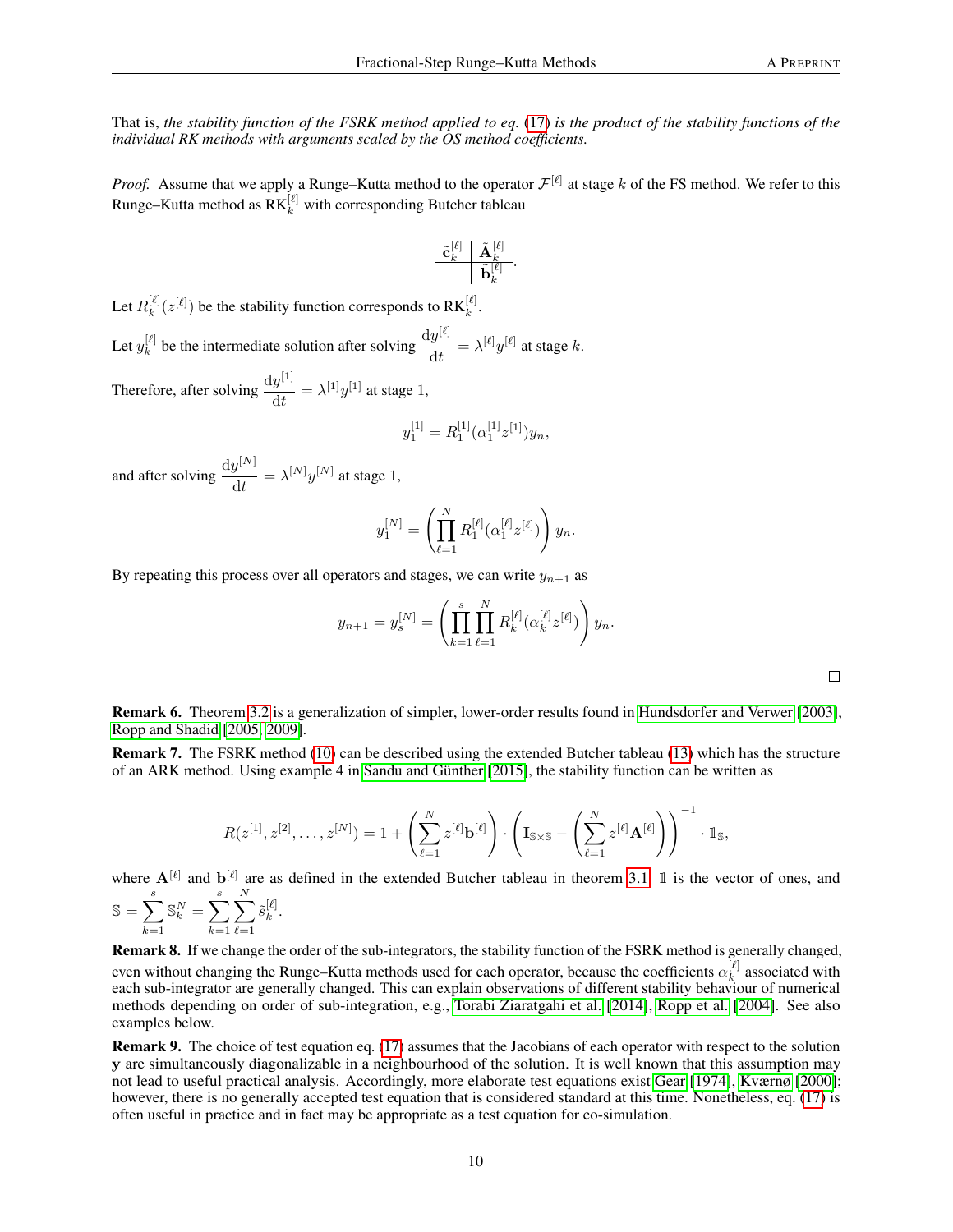## <span id="page-10-0"></span>4 Numerical Examples

In this section, we illustrate some of the results presented in this paper, their implications, and how they can be used to explain various observations and loose ends in the literature. We show how to construct the Butcher tableau for a general FSRK method with different RK methods for each operator and each OS stage, how stability depends on the splitting (the choice of operators, their order of integration, and sub-integrators). Of particular interest is how backward sub-steps manifest themselves as holes in the stability region; we describe the extent to which backward steps may destabilize a computation and how such destabilization can be mitigated.

#### 4.1 Construction of the extended Butcher tableau

Example 1. We first present a simple example to construct a general extended Butcher tableau. Consider the problem

$$
\frac{\mathrm{d}\mathbf{y}}{\mathrm{d}t} = \mathcal{F}^{[1]}(t, \mathbf{y}) + \mathcal{F}^{[2]}(t, \mathbf{y}) + \mathcal{F}^{[3]}(t, \mathbf{y}).
$$

We solve the problem using a three-stage, second-order, 3-operator-splitting method  $OS<sub>3</sub>(3,2)$  whose coefficients are given in table [1.](#page-10-1) The first sub-equation  $\frac{dy^{[1]}}{dt}$  $\frac{\mathbf{y}^{(1)}}{\mathrm{d}t} = \mathcal{F}^{[1]}(t, \mathbf{y}^{[1]})$  is integrated using the forward Euler (FE), backward

> <span id="page-10-1"></span>Table 1: Coefficients  $\alpha_k^{[i]}$  $k \atop k$  for a three-stage, second-order, 3-OS method  $OS_3(3,2)$

| к | $\alpha$ | $\alpha$ | $\alpha$ |
|---|----------|----------|----------|
|   |          |          |          |
|   |          |          |          |
|   |          |          |          |

Euler (BE), and Heun methods at stages  $k = 1, 2, 3$  respectively. The second sub-equation  $\frac{dy^{[2]}}{dt} = \mathcal{F}^{[2]}(t, y^{[2]})$  is Let  $(\Sigma, \Sigma)$ , and Hean methods at stages  $k = 1, 2, 3$  respectively. The second sub-equation dt dt integrated using the Crank–Nicolson, BE, and FE methods at stages  $k = 1, 2, 3$  respectively. The third sub-equation  $\mathrm{d}\mathbf{y}^{[3]}$  $\frac{\mathbf{y}^{(1)}}{\mathrm{d}t} = \mathcal{F}^{[3]}(t, \mathbf{y}^{[3]})$  is integrated using the BE, BE, and FE methods at stages  $k = 1, 2, 3$  respectively. The Butcher tableaux of these methods at each stage is given in eq. [\(18\)](#page-10-2).

<span id="page-10-2"></span>
$$
\frac{\tilde{\mathbf{c}}_1^{[1]} \quad \tilde{\mathbf{A}}_1^{[1]}}{\tilde{\mathbf{b}}_1^{[1]}} = \frac{0 \quad 0}{1}, \qquad \frac{\tilde{\mathbf{c}}_1^{[2]} \quad \tilde{\mathbf{A}}_1^{[2]}}{\tilde{\mathbf{b}}_1^{[2]}} = \frac{1}{1} \frac{1}{1/2} \frac{1}{1/2}, \qquad \frac{\tilde{\mathbf{c}}_1^{[3]} \quad \tilde{\mathbf{A}}_1^{[3]}}{\tilde{\mathbf{b}}_1^{[3]}} = \frac{1}{1} \frac{1}{1}
$$
\n
$$
\frac{\tilde{\mathbf{c}}_2^{[1]} \quad \tilde{\mathbf{A}}_2^{[1]}}{\tilde{\mathbf{b}}_2^{[1]}} = \frac{1}{1}, \qquad \frac{\tilde{\mathbf{c}}_2^{[2]} \quad \tilde{\mathbf{A}}_2^{[2]}}{\tilde{\mathbf{b}}_2^{[2]}} = \frac{1}{1}, \qquad \frac{\tilde{\mathbf{c}}_2^{[3]} \quad \tilde{\mathbf{A}}_2^{[3]}}{\tilde{\mathbf{b}}_2^{[3]}} = \frac{1}{1}, \qquad \frac{\tilde{\mathbf{c}}_2^{[3]} \quad \tilde{\mathbf{A}}_2^{[3]}}{\tilde{\mathbf{b}}_2^{[3]}} = \frac{1}{1}, \qquad \frac{\tilde{\mathbf{c}}_2^{[3]} \quad \tilde{\mathbf{A}}_2^{[3]}}{\tilde{\mathbf{b}}_2^{[3]}} = \frac{1}{1}, \qquad (18)
$$
\n
$$
\frac{\tilde{\mathbf{c}}_3^{[1]} \quad \tilde{\mathbf{A}}_3^{[1]}}{\tilde{\mathbf{b}}_3^{[1]}} = \frac{0 \quad 0 \quad 0}{1/2 \quad 1/2}, \qquad \frac{\tilde{\mathbf{c}}_3^{[2]} \quad \tilde{\mathbf{A}}_3^{[2]}}{\tilde{\mathbf{b}}_3^{[2]} = \frac{0 \quad 0}{1}, \qquad \frac{\tilde{\mathbf{c}}_3^{[3]} \quad \tilde{\mathbf{A}}_3^{[3]}}{\tilde{\mathbf{b}}_3^{[3]} = \frac{0 \quad 0}{1}}.
$$

The extended Butcher tableau consists of three major sections  $A^{[1]}$ ,  $A^{[2]}$ , and  $A^{[3]}$ . Each matrix  $A^{[\ell]}$  is of size  $\mathbb{S} \times \mathbb{S}$ , where  $\mathbb{S} = \sum^3$  $k=1$  $\frac{3}{2}$  $\ell=1$  $\tilde{s}_k^{[\ell]} = 11$ . In the following tableaux, the blue numbers correspond to  $\alpha_k^{[\ell]}$   $\tilde{\mathbf{A}}_k^{[\ell]}$  $\frac{\lbrack t \rbrack}{k}$ .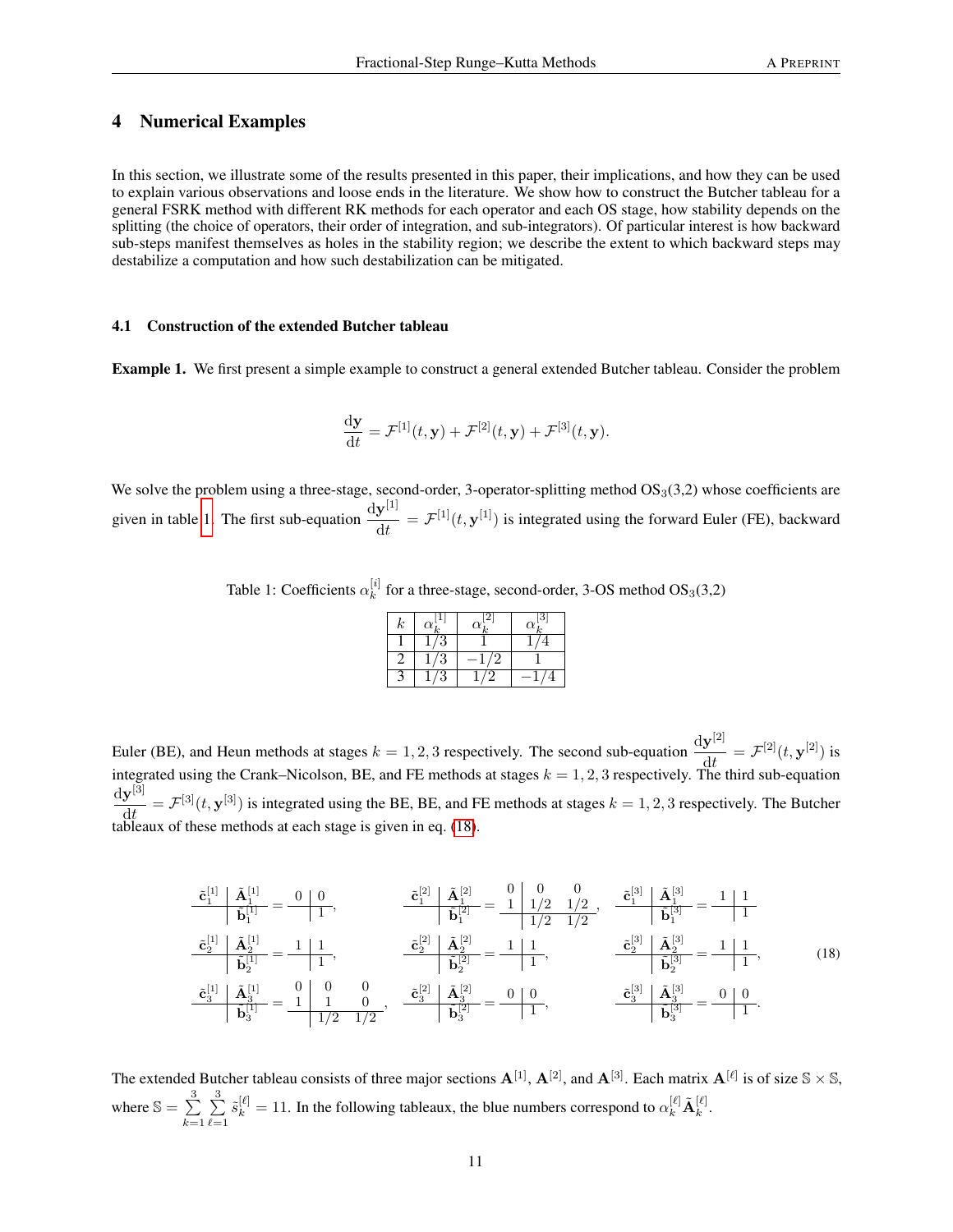|                                                             | $\mathbf{Y}^{[1]}_{1,1}$                   | $\boldsymbol{0}$ | $\boldsymbol{0}$ | $\overline{0}$   | $\overline{0}$                | $\overline{0}$   |                               |                  |                  |                  |                  |                  |                  |
|-------------------------------------------------------------|--------------------------------------------|------------------|------------------|------------------|-------------------------------|------------------|-------------------------------|------------------|------------------|------------------|------------------|------------------|------------------|
|                                                             | $\mathbf{Y}^{[2]}_{1,1}$                   | 1/3              | 1/3              |                  |                               |                  |                               |                  |                  |                  |                  |                  |                  |
| $\mathbf{c}^{[1]}$<br>${\bf A}^{[1]}$<br>$\mathbf{b}^{[1]}$ | $\mathbf{Y}^{[2]}_{1,2}$                   | 1/3              | 1/3              |                  |                               |                  |                               |                  |                  |                  |                  |                  |                  |
|                                                             | $\mathbf{Y}_{\mathbf{1},\mathbf{1}}^{[3]}$ | 1/3              | 1/3              |                  |                               |                  |                               |                  |                  |                  |                  |                  |                  |
|                                                             | $\mathbf{Y}^{[1]}_{2,1}$                   | 2/3              | 1/3              |                  | $\vdots$                      | $\vdots$         | 1/3                           | $\boldsymbol{0}$ | $\boldsymbol{0}$ |                  |                  |                  |                  |
|                                                             | $\mathbf{Y}^{[2]}_{2,1}$                   | 2/3              | 1/3              |                  | $\langle \frac{1}{2} \rangle$ | $\ddot{\cdot}$   | 1/3                           |                  |                  |                  |                  |                  |                  |
|                                                             | $\mathbf{Y}_{2,1}^{[3]}$                   | 2/3              | 1/3              |                  | $\vdots$                      |                  | $\frac{1}{3}$ i $\frac{1}{3}$ |                  |                  |                  |                  |                  |                  |
|                                                             | $\mathbf{Y}^{[1]}_{3,1}$                   | $2/3\,$          | 1/3              |                  | $\frac{1}{2}$ .               | $\vdots$         | $1/3\,$                       | $\vdots$         | $\frac{1}{2}$    | $\theta$         | $\boldsymbol{0}$ | $\boldsymbol{0}$ | $\boldsymbol{0}$ |
|                                                             | $\mathbf{Y}^{[1]}_{3,2}$                   | $\mathbf{1}$     | 1/3              |                  | $\ddot{\cdot}$                | $\vdots$         | 1/3                           | ÷                | $\mathbb{R}^n$   | 1/3              | $\bf{0}$         |                  |                  |
|                                                             | ${\bf Y}_{3,1}^{[2]}\ {\bf Y}_{3,1}^{[3]}$ | $\mathbf{1}$     | 1/3              |                  | $\vdots$                      | $\vdots$         | 1/3                           | $\vdots$         | ÷                | 1/6              | 1/6              |                  |                  |
|                                                             |                                            | $\mathbf{1}$     | 1/3              | $\boldsymbol{0}$ | $\boldsymbol{0}$              | 0 <sub>1</sub>   | 1/3                           | $\boldsymbol{0}$ | 0 <sub>1</sub>   | 1/6              | 1/6              | $\boldsymbol{0}$ | $\theta$         |
|                                                             |                                            |                  | $\overline{1/3}$ | $\boldsymbol{0}$ | $\overline{0}$                | $\boldsymbol{0}$ | $\sqrt{1/3}$                  | $\overline{0}$   | $\boldsymbol{0}$ | $\overline{1/6}$ | $\overline{1/6}$ | $\boldsymbol{0}$ | $\theta$         |

$$
\mathbf{Y}_{1,1}^{[1]} \begin{bmatrix} 0 & 0 & 0 & 0 & 0 \\ \mathbf{Y}_{1,1}^{[2]} & 0 & \vdots & 0 & 0 & \vdots \\ \mathbf{Y}_{1,2}^{[2]} & 1 & \vdots & 1/2 & 1/2 & \vdots \\ \mathbf{Y}_{2,1}^{[3]} & 1 & \vdots & 1/2 & 1/2 & \vdots \\ \mathbf{Y}_{2,1}^{[3]} & 1 & \vdots & 1/2 & 1/2 & \vdots \\ \mathbf{Y}_{2,1}^{[2]} & 1 & \vdots & 1/2 & 1/2 & \vdots \\ \mathbf{Y}_{2,1}^{[3]} & 1 & \vdots & 1/2 & 1/2 & \vdots \\ \mathbf{Y}_{2,1}^{[3]} & 1/2 & \vdots & 1/2 & 1/2 & \vdots \\ \mathbf{Y}_{2,1}^{[3]} & 1/2 & \vdots & 1/2 & 1/2 & \vdots \\ \mathbf{Y}_{2,1}^{[1]} & 1/2 & \vdots & 1/2 & 1/2 & \vdots \\ \mathbf{Y}_{3,1}^{[1]} & 1/2 & \vdots & 1/2 & 1/2 & \vdots \\ \mathbf{Y}_{3,2}^{[1]} & 1/2 & \vdots & 1/2 & 1/2 & \vdots \\ \mathbf{Y}_{3,2}^{[2]} & 1/2 & \vdots & 1/2 & 1/2 & \vdots \\ \mathbf{Y}_{3,1}^{[3]} & 1/2 & \vdots & 1/2 & 1/2 & \vdots \\ \mathbf{Y}_{3,1}^{[3]} & 1 & 0 & 1/2 & 1/2 & 0 \\ \end{bmatrix} \begin{matrix} \mathbf{0} & 0 & 0 & 0 \\ \mathbf{1} & 0 & 0 & 0 \\ \mathbf{1} & 0 & 0 & 0 \\ \mathbf{1} & 0 & 0 & 0 \\ \mathbf{1} & 0 & 0 & 0 \\ \mathbf{1} & 0 & 0 & 0 \\ \mathbf{1} & 0 & 0 & 0 \\ \mathbf{1} & 0 & 0 & 0 \\ \end{matrix}
$$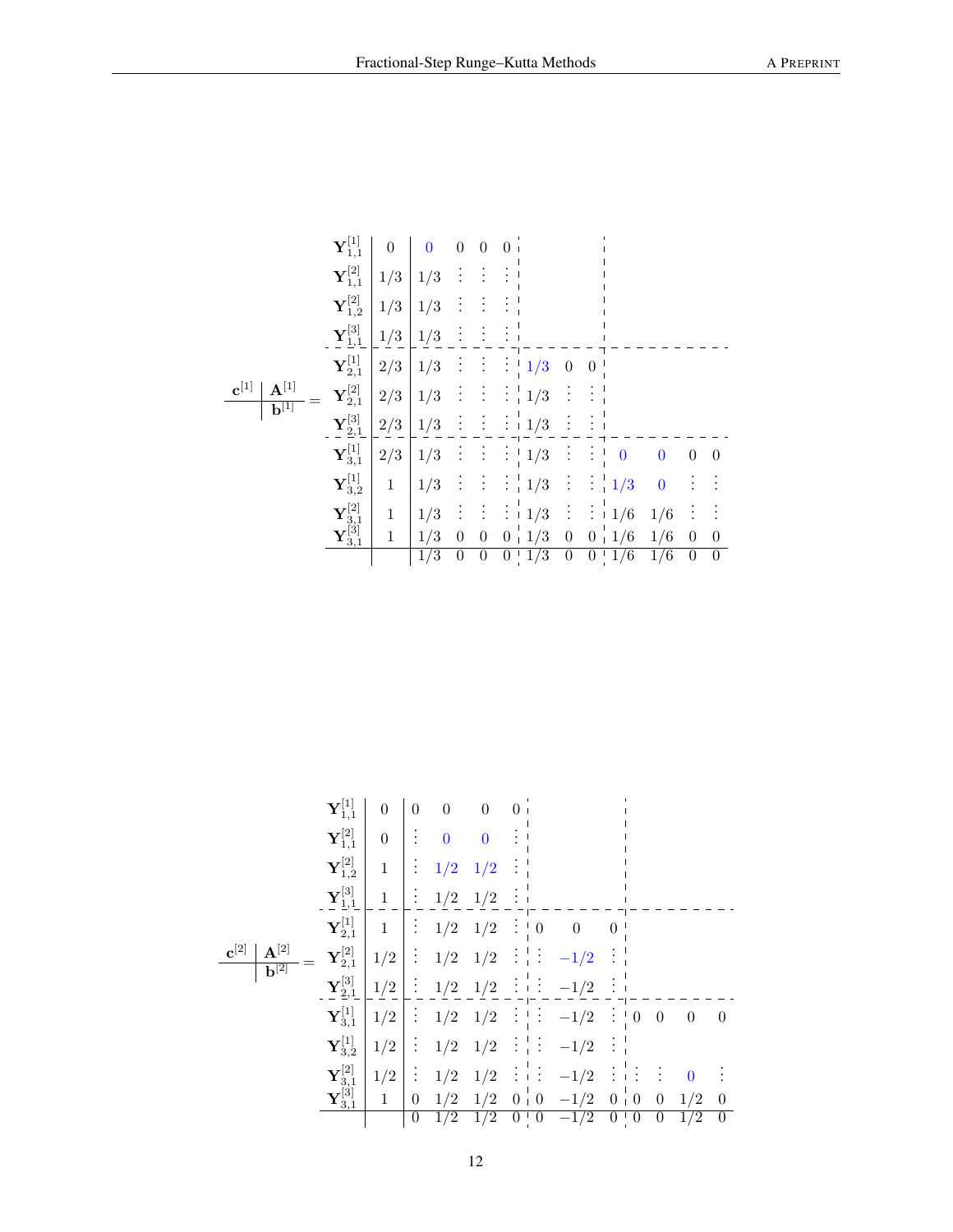$$
\mathbf{Y}_{1,1}^{[1]} \quad 0 \quad 0 \quad 0 \quad 0 \quad 0 \quad 0 \quad 0
$$
\n
$$
\mathbf{Y}_{1,1}^{[2]} \quad 0 \quad \vdots \quad \vdots \quad \vdots \quad \vdots \quad \vdots
$$
\n
$$
\mathbf{Y}_{1,2}^{[2]} \quad 0 \quad \vdots \quad \vdots \quad \vdots \quad \vdots \quad \vdots
$$
\n
$$
\mathbf{Y}_{2,1}^{[3]} \quad 1/4 \quad \vdots \quad \vdots \quad \vdots \quad \vdots \quad 1/4 \quad \vdots \quad \vdots \quad \vdots \quad \vdots
$$
\n
$$
\mathbf{Y}_{2,1}^{[1]} \quad 1/4 \quad \vdots \quad \vdots \quad \vdots \quad 1/4 \quad \vdots \quad \vdots \quad 0 \quad \vdots
$$
\n
$$
\mathbf{Y}_{2,1}^{[3]} \quad \mathbf{Y}_{2,1}^{[2]} \quad 1/4 \quad \vdots \quad \vdots \quad \vdots \quad 1/4 \quad \vdots \quad \vdots \quad 0 \quad \vdots
$$
\n
$$
\mathbf{Y}_{2,1}^{[3]} \quad \mathbf{Y}_{2,1}^{[2]} \quad 5/4 \quad \vdots \quad \vdots \quad \vdots \quad 1/4 \quad \vdots \quad \vdots \quad \vdots \quad 1 \quad \vdots
$$
\n
$$
\mathbf{Y}_{3,1}^{[1]} \quad 5/4 \quad \vdots \quad \vdots \quad \vdots \quad 1/4 \quad \vdots \quad \vdots \quad 1 \quad \vdots \quad \vdots \quad \vdots \quad \vdots \quad \vdots
$$
\n
$$
\mathbf{Y}_{3,2}^{[1]} \quad 5/4 \quad \vdots \quad \vdots \quad \vdots \quad 1/4 \quad \vdots \quad \vdots \quad 1 \quad \vdots \quad \vdots \quad \vdots \quad \vdots
$$
\n
$$
\mathbf{Y}_{3,1}^{[2]} \quad 5/4 \quad \vdots \quad \vdots \quad \vdots \quad 1/4 \quad \vdots \quad \vdots \quad 1 \quad \vdots \quad \vdots \quad \vdots \quad \vdots
$$
\n
$$
\mathbf{Y}_{3,1}^{[3]} \quad 5/4 \quad \vdots \quad \vd
$$

The compact tableau is given below. The blue numbers correspond to  $\alpha_k^{[\ell]}$   $\tilde{\mathbf{A}}_k^{[\ell]}$  $\frac{\lbrack t \rbrack}{k}$ .

c [1] c [2] c [3] A b = 0 0 0 0 1/3 0 0 1/3 0 0 1/3 1 0 1/3 1/2 1/2 1/3 1 1/4 1/3 1/2 1/2 1/4 2/3 1 1/4 1/3 1/2 1/2 1/4 1/3 2/3 1/2 1/4 1/3 1/2 1/2 1/4 1/3 −1/2 2/3 1/2 5/4 1/3 1/2 1/2 1/4 1/3 −1/2 1 2/3 1/2 5/4 1/3 1/2 1/2 1/4 1/3 −1/2 1 0 0 1 1/2 5/4 1/3 1/2 1/2 1/4 1/3 −1/2 1 1/3 0 1 1/2 5/4 1/3 1/2 1/2 1/4 1/3 −1/2 1 1/6 1/6 0 1 1 5/4 1/3 1/2 1/2 1/4 1/3 −1/2 1 1/6 1/6 1/2 0 1/3 1/2 1/2 1/4 1/3 −1/2 1 1/6 1/6 1/2 −1/4

#### 4.2 Construction of the stability function and linear stability analysis

The next example demonstrates how to construct the stability function from theorem [3.2](#page-8-2) and how linear stability analysis can be used to understand some observed stability behaviour when an ODE is solved via an FSRK method. This example also illustrates the how the stability behaviour can depend on the splitting.

Example 2. Consider the differential equation

<span id="page-12-0"></span>
$$
\frac{dy}{dt} = -20y = \lambda^{[1]}y + \lambda^{[2]}y, \ y(0) = 1.
$$
\n(19)

We apply the second-order Strang–Marchuk splitting method to solve eq. [\(19\)](#page-12-0), where the first sub-equation  $\frac{dy}{dx} = \lambda^{[1]}y$ is solved using Heun's method, and the second sub-equation  $\frac{dy}{dt} = \lambda^{[2]}y$  is solved using the two-stage, second-order, L-stable singly diagonally implicit Runge–Kutta method (SDIRK(2,2)).

The stability function for Heun's method is

$$
R_{\text{Heun}}(z) = 1 + z + \frac{z^2}{2}.
$$

The stability function for the  $SDIRK(2,2)$  method is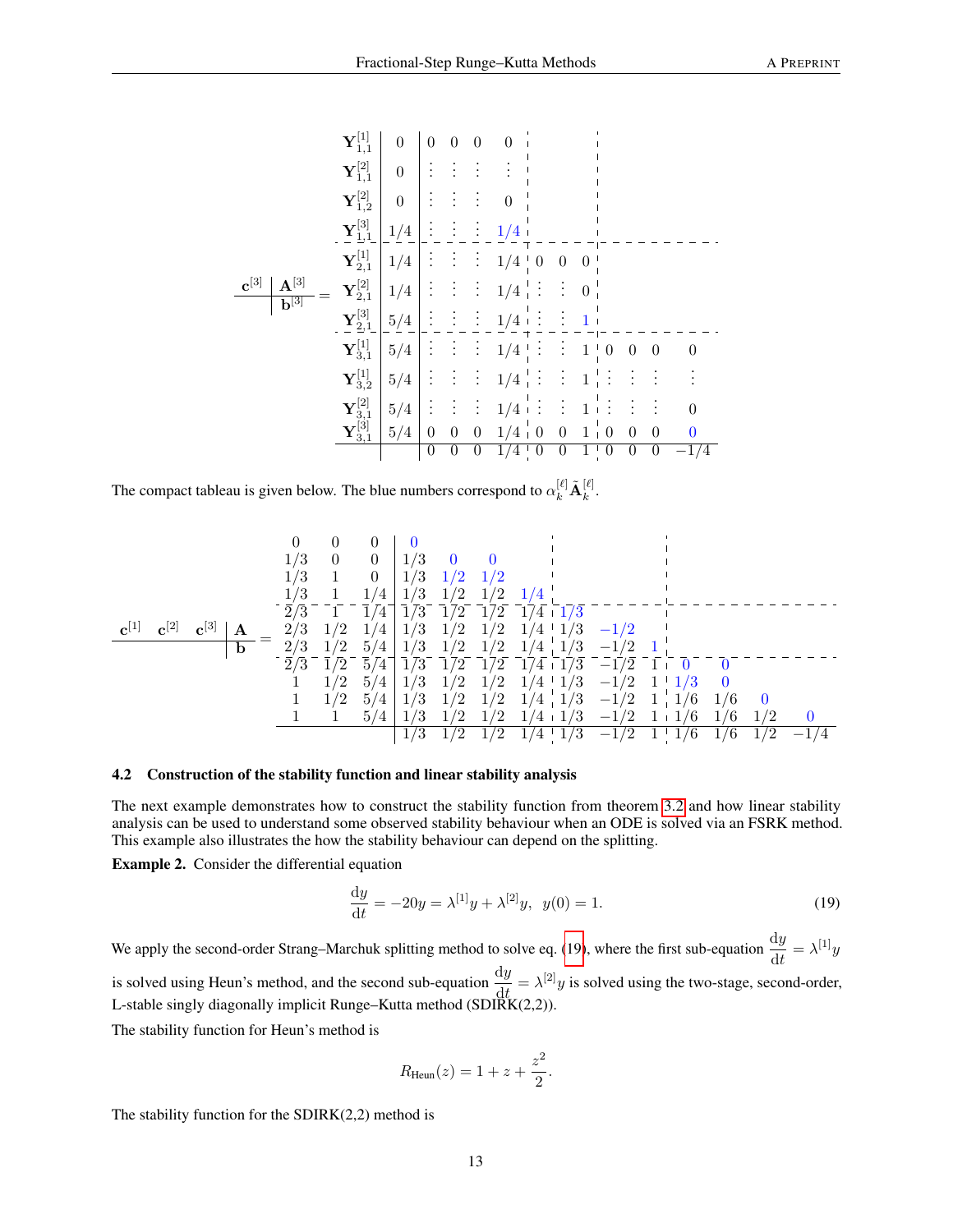$$
R_{\text{SDIRK}(2,2)}(z) = \frac{z - 2\gamma z + 1}{(\gamma z - 1)^2}, \quad \gamma = \frac{2 - \sqrt{2}}{2}.
$$

The stability function for the described FSRK method is

$$
R(z^{[1]}, z^{[2]}) = \left[R_{\text{Heun}}\left(\frac{1}{2}z^{[1]}\right)\right]^2 R_{\text{SDIRK}(2,2)}(z^{[2]}).
$$

We now consider three different splittings:

• Case 1 (50-50 split):  $\lambda^{[1]} = -10$  and  $\lambda^{[2]} = -10$ . In this case,  $z^{[1]} = z^{[2]} = -10\Delta t$ . Let  $z = -\Delta t$ ,  $z^{[1]} = z^{[2]} = 10z$ . The stability region is given by

$$
R_{50\cdot 50}(z) = \frac{(25z^2/2 + 5z + 1)^2(10z - 20\gamma z + 1)}{(10\gamma z - 1)^2}
$$

• Case 2 (10-90 split):  $\lambda^{[1]} = -2$  and  $\lambda^{[2]} = -18$ . Let  $z = -\Delta t$ ,  $z^{[1]} = 2z$ ,  $z^{[2]} = 18z$ . The stability region is given by

$$
R_{10\text{-}90}(z) = \frac{(z^2/2 + z + 1)^2(18z - 36\gamma z + 1)}{(18\gamma z - 1)^2}
$$

• Case 3 (90-10 split):  $\lambda^{[1]} = -18$  and  $\lambda^{[2]} = -2$ . Let  $z = -\Delta t$ ,  $z^{[1]} = 18z$ ,  $z^{[2]} = 2z$ . The stability region is given by

$$
R_{90 \text{-} 10}(z) = \frac{(81/2 z^2 + 9z + 1)^2 (2z - 4\gamma z + 1)}{(2\gamma z - 1)^2}
$$

The stability regions  $|R_{50-50}(z)| < 1$ ,  $|R_{10-90}(z)| < 1$ , and  $|R_{90-10}(z)| < 1$  are the interior regions of the curves in fig. [1.](#page-14-0) The figure confirms the common expectation that the stability of a splitting method is improved when it is possible to treat the stiff part of an ODE with an L-stable method.

## 4.3 The Brusselator problem

Example 3. In [Ropp and Shadid](#page-19-4) [\[2005\]](#page-19-4), the instability of the Brusselator problem is explored when solved using the second-order Strang operator-splitting method with the trapezoidal rule for the diffusion term and CVODE [Cohen and](#page-19-9) [Hindmarsh](#page-19-9) [\[1996\]](#page-19-9) for the reaction term. To analyze the stability in the language of FSRK, we recreate the instability observed in [Ropp and Shadid](#page-19-4) [\[2005\]](#page-19-4) using the Strang operator-splitting method with Heun's method as sub-integrators and explain it using the stability function established in theorem [3.2.](#page-8-2)

The Brusselator problem is defined as follows

<span id="page-13-0"></span>
$$
\frac{\partial T}{\partial t} = D_1 \frac{\partial^2 T}{\partial x^2} + \alpha - (\beta + 1)T + T^2 C,\tag{20a}
$$

$$
\frac{\partial C}{\partial t} = D_2 \frac{\partial^2 C}{\partial x^2} + \beta T - T^2 C,\tag{20b}
$$

where  $T$  and  $C$  represent concentrations of different chemical species. In [Ropp and Shadid](#page-19-4) [\[2005\]](#page-19-4), the authors considered parameter values of  $\alpha = 0.6$ ,  $\beta = 2$ , and  $D_1 = D_2 = \frac{1}{40}$  $\frac{1}{40}$ , with boundary conditions  $T(0, t) = T(1, t) = \alpha$ and  $C(0,t) = C(1,t) = \frac{\beta}{\alpha}$  and initial conditions  $T(x, 0) = \alpha + x(1-x)$  and  $C(x, 0) = \frac{\beta}{\alpha} + x^2(1-x)$ . Equation [\(20\)](#page-13-0) and  $C(0, 0)$   $C(1, 0)$  and meat conditions as split according to diffusion and reaction as

$$
\frac{\partial T}{\partial t} = D_1 \frac{\partial^2 T}{\partial x^2},
$$

$$
\frac{\partial C}{\partial t} = D_2 \frac{\partial^2 C}{\partial x^2}
$$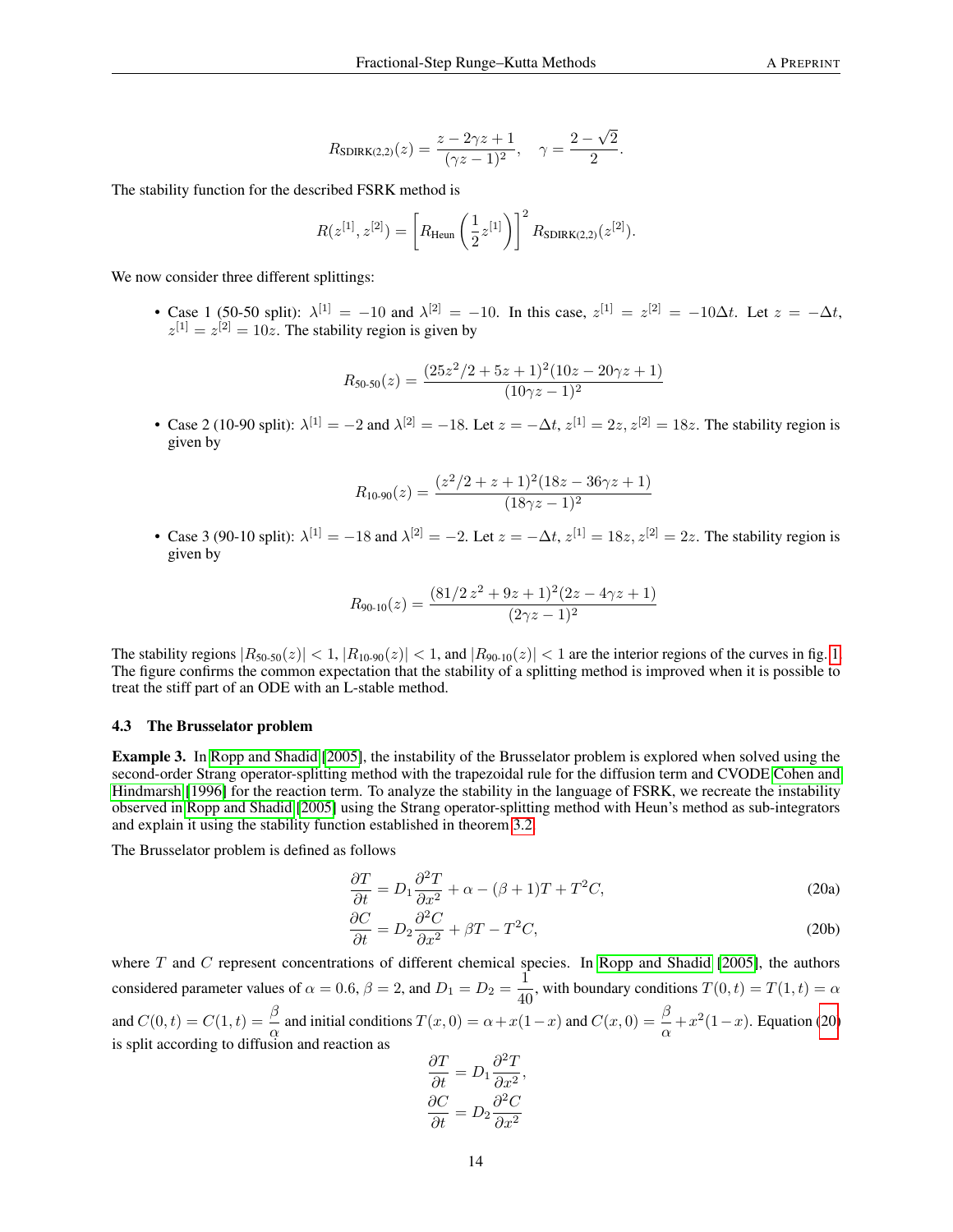

<span id="page-14-0"></span>Figure 1: The interior region of each curve is the stability region for the Strang–Marchuk splitting method applied with the Heun and SDIRK(2,2) methods.

and

$$
\frac{\partial T}{\partial t} = \alpha - (\beta + 1)T + T^2C,
$$
  

$$
\frac{\partial C}{\partial t} = \beta T - T^2C.
$$

A reference solution for  $t \in [0, 80]$  is computed using the MATLAB parabolic and elliptic PDE solver pdepe. We decreased the spatial meshsize ∆x and adjusted the absolute and relative tolerances for the solver until there were at least 6 matching digits between successive approximations at 32,000 and 800 uniformly distributed points in space and time, respectively.

For our experiments, the spatial derivatives are discretized using central finite differences on a uniform grid on the interval  $x \in [0, 1]$ . The ensuing method-of-lines ODEs are then solved using the Strang operator-splitting method with Heun's method applied to both the reaction and diffusion systems. The unstable behavior is depicted in fig. [2.](#page-15-0)

To understand this unstable behavior, we consider the stability function of the Strang (Heun+Heun) method using theorem [3.2:](#page-8-2)

<span id="page-14-1"></span>
$$
R(z^{[1]}, z^{[2]}) = \left[R_{\text{Heun}}\left(\frac{1}{2}z^{[1]}\right)\right]^2 R_{\text{Heun}}(z^{[2]})
$$
  
=  $\left(1 + \frac{1}{2}z^{[1]} + \frac{1}{8}(z^{[1]})^2\right)^2 \left(1 + z^{[2]} + \frac{1}{2}(z^{[2]})^2\right),$  (21)

where  $z^{[1]} = \lambda^{[1]} \Delta t$  and  $z^{[2]} = \lambda^{[2]} \Delta t$ . We compute the eigenvalues of the Jacobian matrices of the diffusion and reaction system. The Jacobian matrix of the diffusion system is

$$
J_{\text{Diffusion}} = \begin{bmatrix} D_1 M & 0 \\ 0 & D_2 M \end{bmatrix},
$$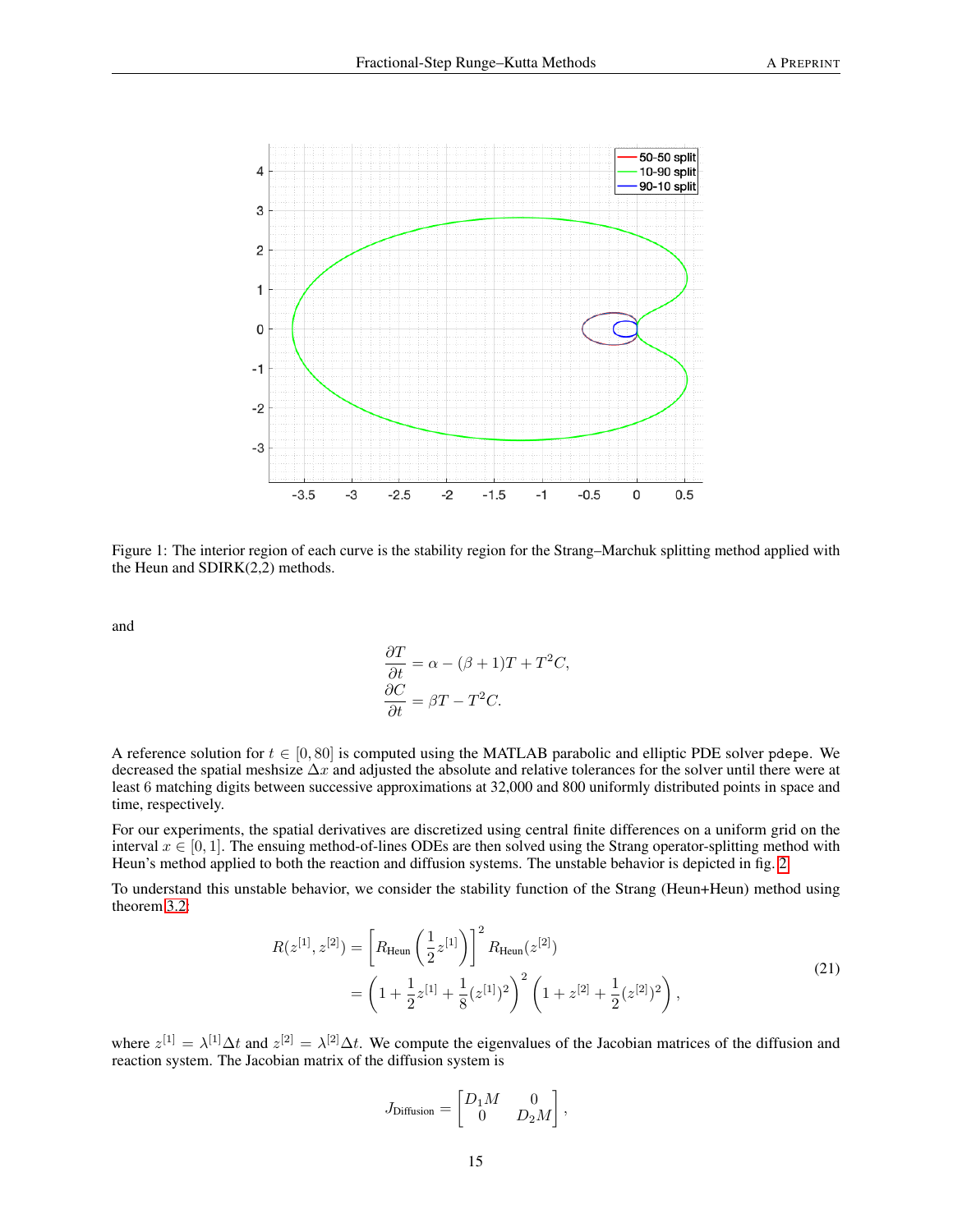

<span id="page-15-0"></span>Figure 2: Solution at  $t = 80$  using the Strang (Heun+Heun) method with  $\Delta t = 0.004001$  and  $\Delta x = 0.01$ .

where 
$$
M = \frac{1}{\Delta x^2} \begin{bmatrix} 0 & \cdots & \cdots & \cdots & 0 \\ 1 & -2 & 1 & & & \\ & \ddots & \ddots & \ddots & \vdots \\ 0 & \cdots & \cdots & \cdots & 0 \end{bmatrix}
$$
. The Jacobian matrix of the reaction system is  
\n
$$
J_{\text{Reaction}} = \begin{bmatrix} 0 & \cdots & 0 & 0 & \cdots & 0 \\ -(\beta + 1) + 2T_i C_i & \cdots & T_i^2 & 0 \\ 0 & \cdots & \cdots & 0 & 0 \\ 0 & 0 & \cdots & 0 & 0 \\ 0 & \cdots & 0 & 0 & \cdots & 0 \end{bmatrix}
$$

A plot of the eigenvalues for  $t \in [0, 80]$  and  $\Delta x = 0.01$  is shown in fig. [3.](#page-15-1)



<span id="page-15-1"></span>Figure 3: Eigenvalue of the Jacobian matrices  $J_{\text{Diffusion}}$  and  $J_{\text{Reaction}}$ .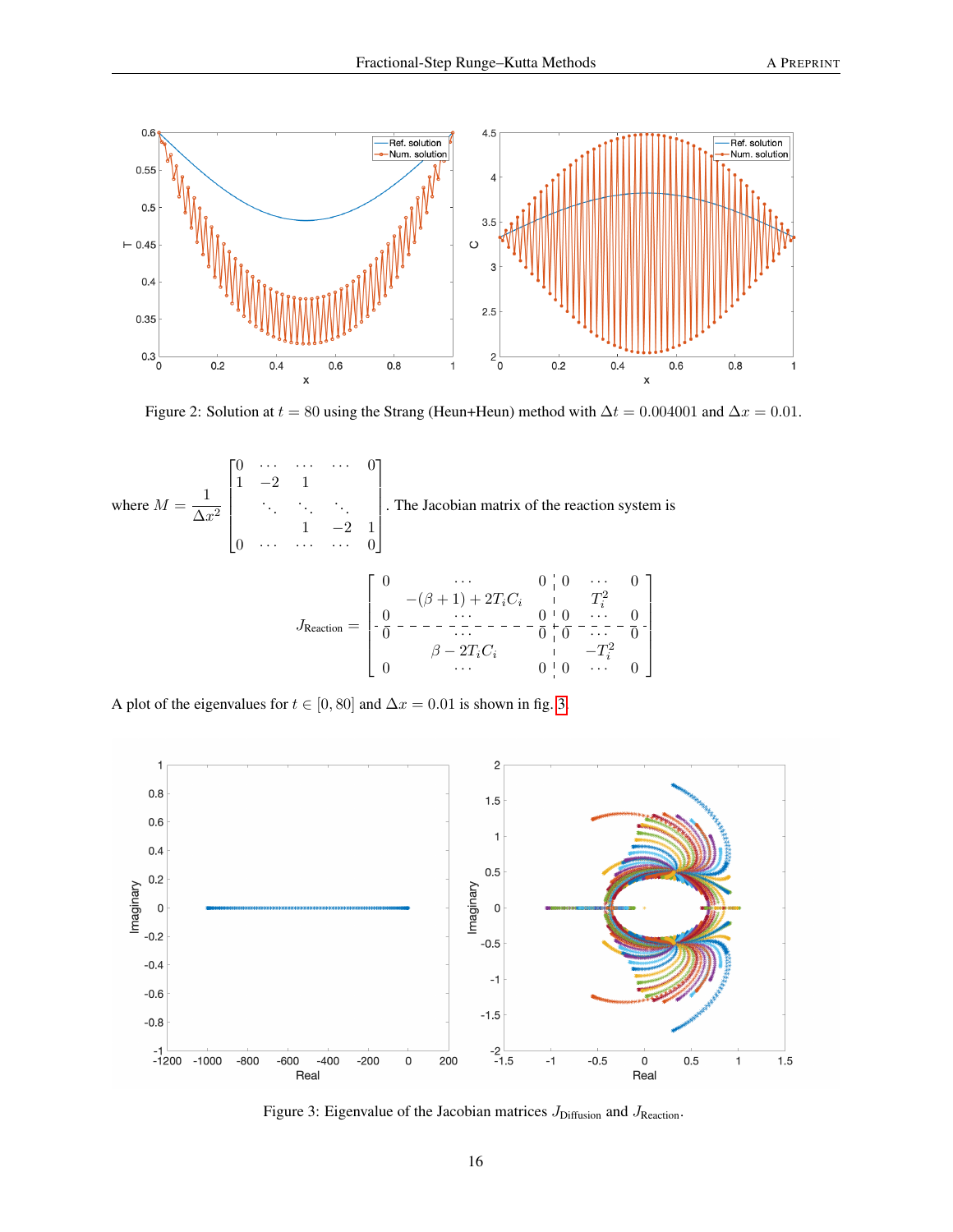Based on the distribution of the eigenvalues and the general shape of the stability region of the Strang (Heun+Heun) OS method, we choose  $\lambda^{[1]} = -1000.75$ , which is the most negative eigenvalue of the diffusion system, and  $\lambda^{[2]} = -1.047$ , which is the eigenvalue with the most negative real component of the reaction system. Because the ratio of these two extreme eigenvalues is approximately 1000, we let  $z^{[2]} = 0.001z^{[1]}$ . The stability function eq. [\(21\)](#page-14-1) can be written as

$$
R(z) = \left(1 + \frac{1}{2}z + \frac{1}{8}z^2\right)^2 \left(1 + 0.001z + \frac{1}{2}(0.001z)^2\right).
$$

Based on this stability region, we estimate the largest  $\Delta t$  that produces a stable solution with the Strang (Heun+Heun) method is  $\Delta t = 0.004$ , agreeing with numerical experiment.

Linear stability regions cannot generally be expected to accurately predict the step-size restriction for stability. However, they can be used to qualitatively compare different FSRK methods. For example, [Ropp and Shadid](#page-19-4) [\[2005\]](#page-19-4) stated that integrating the diffusion operator with an L-stable method can better control high wave-number instability. The next example explains this observation using stability regions.

We consider a family of SDIRK methods with the following Butcher tableau:

<span id="page-16-3"></span>
$$
\begin{array}{c|c}\n\gamma & \gamma & 0 \\
1-\gamma & 1-2\gamma & \gamma \\
\hline\n1/2 & 1/2\n\end{array}
$$
\n(22)

where  $\gamma$  is a free parameter. When  $\gamma = 1/2$ , the resulting SDIRK method is an A-stable, second-order accurate method. When  $\gamma = 1 + 1/\sqrt{2}$ , the resulting SDIRK method is an L-stable, second-order method. We solve the Brusselator problem eq. [\(20\)](#page-13-0) again using the Strang splitting method. The reaction operator is solved with Heun's method, and the diffusion operator is solved in two different ways: once with the A-stable SDIRK method ( $\gamma = 1/2$ ) and then with the L-stable SDIRK method ( $\gamma = 1 + 1/\sqrt{2}$ ). Figure [4](#page-16-0) confirms that using an L-stable method with the step-size  $\Delta t = 0.02$  improves the stability of the solution. For the parameter values used, the stability region for the FSRK method that uses the A-stable SDIRK method has a negative real intercept of  $z \approx -2008$ , whereas the one that uses the L-stable SDIRK method is in fact A-stable.



<span id="page-16-0"></span>Figure 4: Solutions at  $t = 80$  using an A-stable SDIRK method ( $\gamma = 1/2$ ) and an L-stable SDIRK method ( $\gamma =$  $1 + 1/\sqrt{2}$  with  $\Delta t = 0.2$ .

#### 4.4 Stability regions of FSRK with negative coefficients

OS methods of order three or higher require backward-in-time sub-steps in each operator during the integration [Goldman](#page-19-10) [and Kaper](#page-19-10) [\[1996\]](#page-19-10). There is the potential for backward steps to create a hole in the stability region and undermine the stability of the method in practice. We give an example of this phenomenon in example [4.](#page-16-1)

<span id="page-16-1"></span>Example 4. Consider the differential equation

<span id="page-16-2"></span>
$$
\frac{dy}{dt} = \lambda^{[1]}y + \lambda^{[2]}y, \ \ y(0) = y_0.
$$
\n(23)

Suppose we solve the ODE eq. [\(23\)](#page-16-2) using the third-order accurate Ruth operator-splitting method whose coefficients are given in table [2.](#page-17-6) The first operator  $\frac{dy}{dt}$ [1]  $= \lambda^{[1]} y^{[1]}$  is solved with the three-stage, third-order explicit Runge–Kutta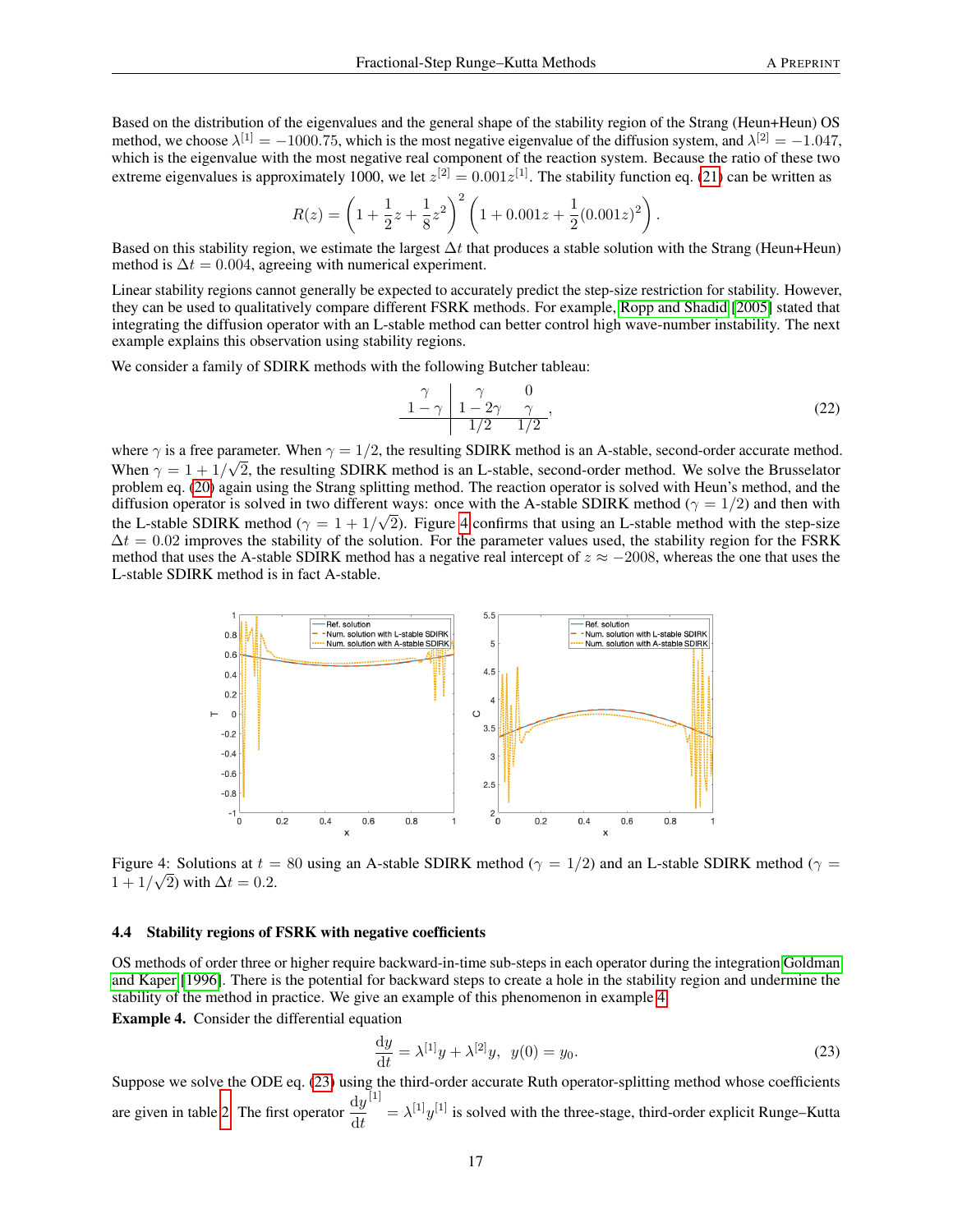Table 2: Coefficients  $\alpha_k^{[i]}$  $k^{[i]}$  for the Ruth method

<span id="page-17-7"></span><span id="page-17-6"></span>

| $\kappa$ | $\alpha_{\iota}$ | $\alpha_{\iota}$ |  |  |  |  |  |
|----------|------------------|------------------|--|--|--|--|--|
|          | /24              | ۰.               |  |  |  |  |  |
|          |                  | З                |  |  |  |  |  |
|          | 24               |                  |  |  |  |  |  |
|          |                  |                  |  |  |  |  |  |

method due to Kutta (RK3), and the second operator  $\frac{dy}{dt}$ [2]  $= \lambda^{[2]} y^{[2]}$  is solved with SDIRK(2,3) from eq. [\(22\)](#page-16-3) with  $\gamma = (3 + \sqrt{3})/6$ . In the case where  $\lambda^{[1]} = \lambda^{[2]}$ , the stability function for  $z = \lambda^{[1]} \Delta t = \lambda^{[2]} \Delta t$  is

$$
R(z) = R_{\text{RK3}} \left(\frac{7}{24} z\right) R_{\text{RK3}} \left(\frac{3}{4} z\right) R_{\text{RK3}} \left(-\frac{1}{24} z\right).
$$
  
\n
$$
R_{SDIRK(2,3)} \left(\frac{2}{3} z\right) R_{SDIRK(2,3)} \left(-\frac{2}{3} z\right) R_{SDIRK(2,3)} (1 z).
$$
\n(24)

The stability function for the  $SDIRK(2,3)$  method is

$$
R_{SDIRK(2,3)}(z) = 1 - \frac{z^2(2\gamma - 1)}{2(\gamma z - 1)^2} - \frac{z}{\gamma z - 1},
$$

from which we see there is a singularity in eq. [\(24\)](#page-17-7) at  $z = 1/(\alpha_k^{[2]}\gamma)$ . Such singularities are located in the right-half of k the complex plane when  $\alpha_k^{[2]} > 0$ . When  $\alpha_k^{[2]} < 0$ , however, the singularity is located in the left-half of the complex plane. In particular, for  $\alpha_k^{[\ell]} = -2/3$ , the singularity is at  $z \approx -1.9$  and results in a hole in the main stability region as shown in fig. [5.](#page-18-10) In practice, an unfortunate combination of *any* eigenvalue  $\lambda$  and  $\Delta t$  such that  $z = \lambda \Delta t \approx -1.9$  would lead to an unstable step and may explain why negative steps have been generally eschewed in practice for non-reversible problems [Sornborger and Stewart](#page-19-11) [\[1999\]](#page-19-11). To mitigate this behavior, one could use the implicit method on operators with small negative coefficients  $\alpha_k^{[\ell]}$  $\alpha_k^{[\ell]}$ . When  $\alpha_k^{[\ell]}$  $\frac{1}{k}$  is sufficiently small, the singularity would be located outside of the stability region. For example, when SDIRK(2,3) is applied to the first operator and the RK3 is applied to the second operator, the singularity in the left-half of the complex plane is located near  $z = -30.43$ , which is outside the stability region defined by eq. [\(24\)](#page-17-7) with subscripts RK3 and SDIRK(2,3) interchanged.

## <span id="page-17-5"></span>5 Conclusions and future work

We have shown how FSRK methods can be systematically represented using Butcher tableaux within the framework of GARK methods. This representation allows us to immediately study their stability properties using an established framework and has further allowed us to provide an informative interpretation of the stability function of an FSRK method in terms of the splitting coefficients, the choice of ordering of the operators, and the underlying RK subintegrators. These tools enable a systematic explanation and understanding of common observations of FSRK methods in the literature that have only been given as special cases. In particular, we are able to more clearly understand the role of negative splitting coefficients in the overall stability of an FSRK method. The analysis presented in this paper also provide a unified means to develop new OS methods favourable properties. These methods are described elsewhere.

## References

- <span id="page-17-0"></span>Cláudio Gomes, Casper Thule, David Broman, Peter Gorm Larsen, and Hans Vangheluwe. Co-simulation: A survey. *ACM Comput. Surv.*, 51(3), may 2018. ISSN 0360-0300. doi[:10.1145/3179993.](https://doi.org/10.1145/3179993) URL [https://doi.org/10.1145/](https://doi.org/10.1145/3179993) [3179993](https://doi.org/10.1145/3179993).
- <span id="page-17-1"></span>S. Lie and F. Engel. *Theorie der transformationsgruppen (Vol I)*. American Society, Providence, 1970.
- <span id="page-17-2"></span>W. Hundsdorfer and J. G. Verwer. *Numerical solution of time-dependent advection-diffusion-reaction equations*, volume 33. Springer-Verlag, Berlin, 2003.
- <span id="page-17-3"></span>R. I. McLachlan and G. R. W. Quispel. Splitting methods. *Acta Numerica*, 11:341–434, 2002.
- <span id="page-17-4"></span>R. Glowinski, S. J. Osher, and W. Yin. *Splitting Methods in Communication, Imaging, Science, and Engineering*. Springer, 2017.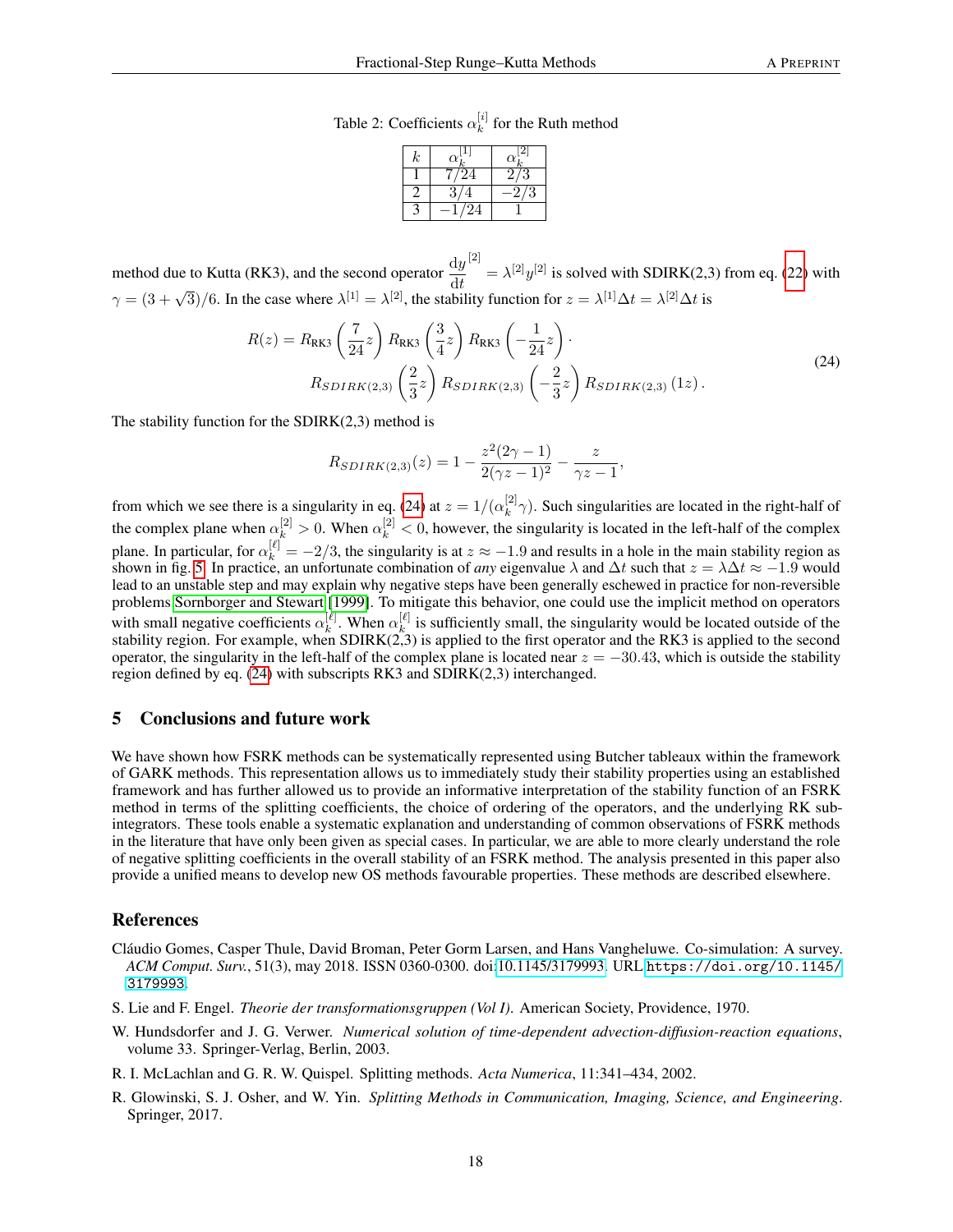

<span id="page-18-10"></span>Figure 5: The stability region for the Ruth (RK3+SDIRK2O3) method is the interior of the large contour excluding the hole near  $z = -1.9$ .

- <span id="page-18-0"></span>J. L. Guermond, P. Minev, and J. Shen. An overview of projection methods for incompressible flows. *Comput. Methods Appl. Mech. Engrg.*, 195(44-47):6011–6045, 2006. ISSN 0045-7825. URL [https://doi.org/10.1016/j.cma.](https://doi.org/10.1016/j.cma.2005.10.010) [2005.10.010](https://doi.org/10.1016/j.cma.2005.10.010).
- <span id="page-18-1"></span>N. N. Yanenko. *The method of fractional steps. The solution of problems of mathematical physics in several variables*. Springer-Verlag, New York-Heidelberg, 1971. Translated from the Russian by T. Cheron. English translation edited by M. Holt.
- <span id="page-18-2"></span>H. F. Trotter. Approximation of semi-groups of operators. *Pacific Journal of Mathematics*, 8(4):887–919, 1958.
- <span id="page-18-3"></span>S. K. Godunov. A difference method for numerical calculation of discontinuous solutions of the equations of hydrodynamics. *Matematicheskii Sbornik*, 89(3):271–306, 1959.
- <span id="page-18-4"></span>G. Strang. On the construction and comparison of difference schemes. *SIAM Journal on Numerical Analysis*, 5(3): 506–517, 1968.
- <span id="page-18-5"></span>G. I. Marchuk. On the theory of the splitting-up method. In *Numerical Solution of Partial Differential Equations-II*, pages 469 – 500. Academic Press, 1971.
- <span id="page-18-6"></span>David L. Ropp, John N. Shadid, and Curtis C. Ober. Studies of the accuracy of time integration methods for reactiondiffusion equations. *J. Comput. Phys.*, 194(2):544–574, 2004. ISSN 0021-9991. doi[:10.1016/j.jcp.2003.08.033.](https://doi.org/10.1016/j.jcp.2003.08.033) URL <https://doi-org.cyber.usask.ca/10.1016/j.jcp.2003.08.033>.
- <span id="page-18-7"></span>A. J Christlieb, Y. Liu, and Z. Xu. High order operator splitting methods based on an integral deferred correction framework. *Journal of Computational Physics*, 294:224–242, 2015.
- <span id="page-18-8"></span>Severiano González-Pinto, Domingo Hernández-Abreu, Maria S. Pérez-Rodríguez, Arash Sarshar, Steven Roberts, and Adrian Sandu. A unified formulation of splitting-based implicit time integration schemes. *J. Comput. Phys.*, 448: Paper No. 110766, 22, 2022. ISSN 0021-9991. doi[:10.1016/j.jcp.2021.110766.](https://doi.org/10.1016/j.jcp.2021.110766) URL [https://doi-org.cyber.](https://doi-org.cyber.usask.ca/10.1016/j.jcp.2021.110766) [usask.ca/10.1016/j.jcp.2021.110766](https://doi-org.cyber.usask.ca/10.1016/j.jcp.2021.110766).
- <span id="page-18-9"></span>Raymond L. Speth, William H. Green, Shev MacNamara, and Gilbert Strang. Balanced splitting and rebalanced splitting. *SIAM J. Numer. Anal.*, 51(6):3084–3105, 2013. ISSN 0036-1429. doi[:10.1137/120878641.](https://doi.org/10.1137/120878641) URL <https://doi-org.cyber.usask.ca/10.1137/120878641>.